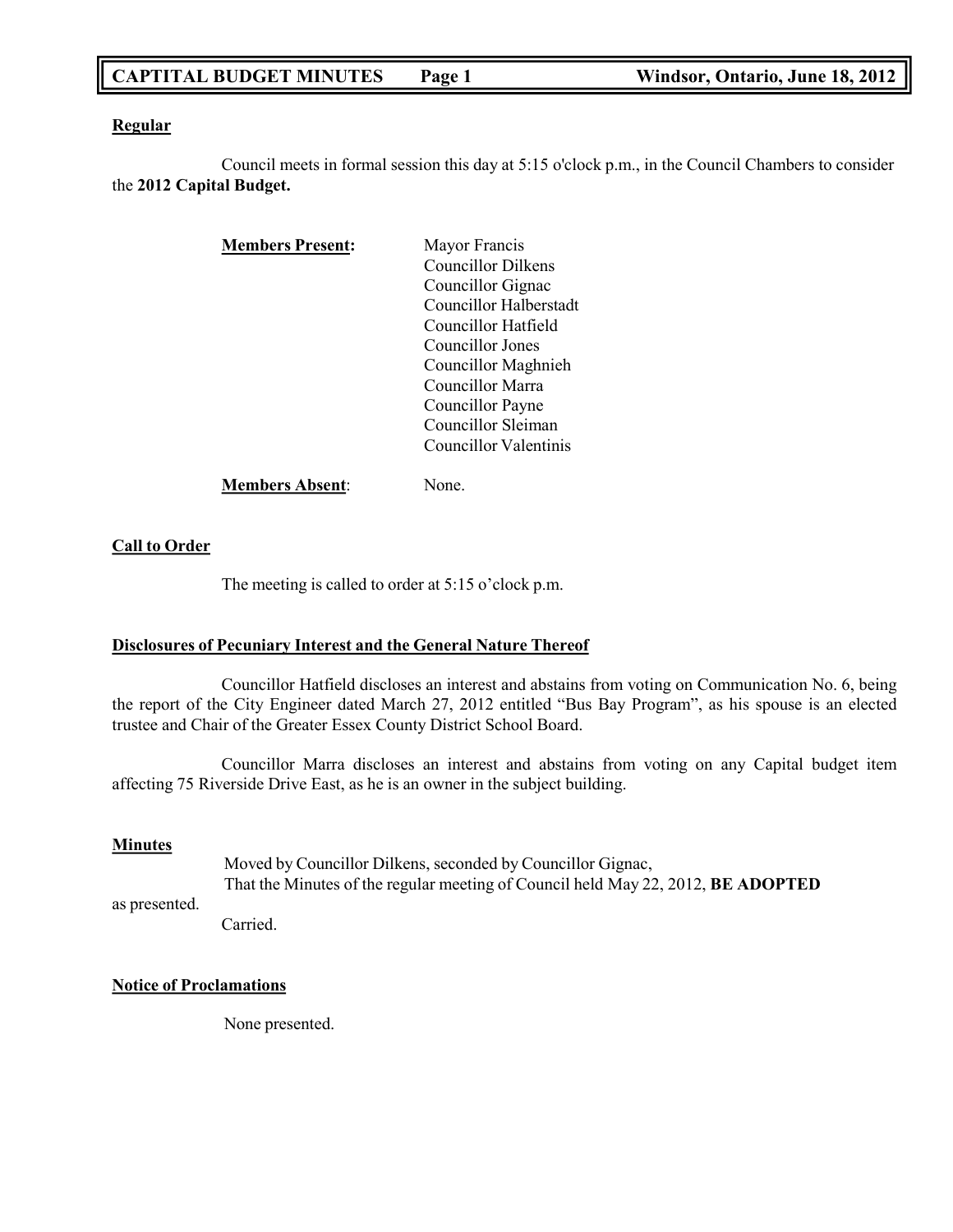# **CAPITAL BUDGET MINUTES Page 2 June 18, 2012**

#### **Committee of the Whole**

Moved by Councillor Halberstadt, seconded by Councillor Hatfield,

That Council do now rise and move into Committee of the Whole with the Mayor presiding for the purpose of dealing with:

- (a) communication items;
- (b) consent agenda;
- (c) hearing requests for deferrals or referrals of any items of business;
- (d) hearing presentations and delegations;
- (e) consideration of business items;
- (f) consideration of Committee reports:
	- (i) **Report of Special In-Camera Meeting or other Committee as may be held prior to Council** (if scheduled)
	- (ii) **Report of the Striking Committee of its meeting held June 18, 2012**

(g) consideration of by-laws 70-2012 through 73-2012 (inclusive). Carried.

### **Communications**

Moved by Councillor Jones, seconded by Councillor Maghnieh,

**M262–2012** That the following Communication Items 1 to 4 and 6 to 11 inclusive, as set forth in the Council Agenda **BE REFERRED** as noted except Communication No. 5 which is dealt with as follows:

#### **Communication No. 5:**

Moved by Councillor Gignac, seconded by Councillor Marra,

**M263-2012** That the report of the City Engineer dated April 3, 2012 entitled "Response to CQ23-2011 and CQ56- 2011 (Intersection of Jefferson Blvd. And South National)" **BE RECEIVED** for information; and further that Administration **BE DIRECTED** to request Transportation Canada to undertake a Grade Crossing Safety Assessment.

Carried.

### **AFB/11050 SW2012 MTR2012**

| <b>Item</b>    | <b>From</b>                                    | <b>Description</b>                                                                                                                        |
|----------------|------------------------------------------------|-------------------------------------------------------------------------------------------------------------------------------------------|
|                | Government of Canada -<br>Canada News Centre   | Government of Canada to Work with Partners on a New Long-Term<br>Infrastructure Plan.<br>Note & File<br><b>AFB/11050</b><br><b>GF2012</b> |
| $\overline{2}$ | Federation of Canadian<br>Municipalities (FCM) | Municipalities mobilize to meet looming 2014 funding expiry<br>(03/06/2012).<br>Note & File<br><b>AFB/11050</b><br><b>MMF2012</b>         |
| 3              | City Engineer                                  | Parking On Erie Street East.<br>Note & File<br><b>AFB/11050</b><br><b>MI2012</b>                                                          |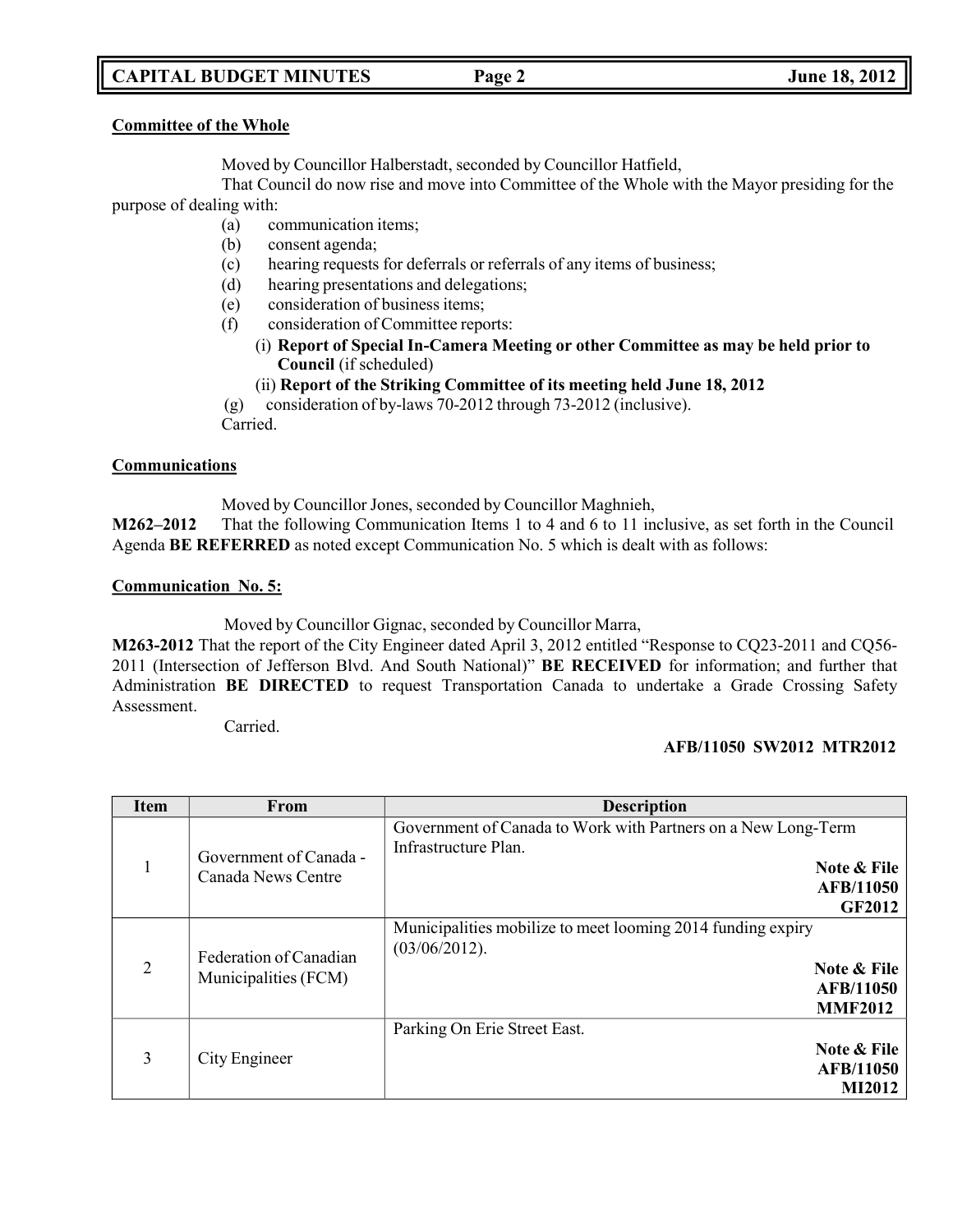**CAPITAL BUDGET MINUTES Page 3 June 18, 2012**

|                |                  | CQ71 - Pelissier Street - Erie Street to Wyandotte Street Rehabilitation  |
|----------------|------------------|---------------------------------------------------------------------------|
| $\overline{4}$ |                  | CQ72 - Willistead Crescent Road & Curb Rehabilitation.                    |
|                | City Engineer    | Note & File                                                               |
|                |                  | <b>AFB/11050</b><br><b>SW2012</b>                                         |
|                |                  | Response to CQ23-2011 and CQ56-2011 (Intersection of Jefferson Blvd.      |
|                |                  | and South National).                                                      |
| 5              | City Engineer    | Note & File                                                               |
|                |                  | AFB/11050                                                                 |
|                |                  | <b>SW2012</b>                                                             |
|                |                  | <b>MTR2012</b>                                                            |
|                |                  | Bus Bay Program.<br>Note & File                                           |
| 6              | City Engineer    | AFB/11050                                                                 |
|                |                  | <b>SW2012</b>                                                             |
|                |                  | CQ59-2011: Feasibility of Baseball Lights at Walker Homesites.            |
| $\overline{7}$ |                  | Note & File                                                               |
|                | City Engineer    | AFB/11050                                                                 |
|                |                  | <b>SR2012</b>                                                             |
|                | City Engineer    | Deficient Roads - Responses to CQ3-2012 and CQ7-2012. (Enlarged           |
| 8              |                  | copy of appendices is enclosed for Mayor & Council only)                  |
|                |                  | Note & File<br><b>AFB/11050</b>                                           |
|                |                  | <b>SW2012</b>                                                             |
|                |                  | Ward Meeting Update - Potential Ward Priorities for Capital Budget        |
|                | City Solicitor   | Consideration.                                                            |
| 9              |                  | Note & File                                                               |
|                |                  | AFB/11050                                                                 |
|                |                  | <b>SPL2012</b>                                                            |
|                | City Engineer    | $CQ18-2011 - Plowing of Alleys$                                           |
| 10             |                  | Note & File<br><b>SW2012, Livelink 15900</b>                              |
|                |                  | Letter to Waterfront Regeneration Trust regarding Waterfront Trail - City |
| 11             | City Engineer    | of Windsor                                                                |
|                |                  | Note & File                                                               |
|                |                  | MB/5331                                                                   |
|                | $\sim$ $\cdot$ 1 |                                                                           |

Carried.

Councillor Hatfield discloses an interest and abstains from voting on Communication No. 6.

### **Consent Agenda**

Moved by Councillor Marra, seconded by Councillor Payne,

That the following Consent Agenda and the recommendations contained in the administrative reports **BE APPROVED** as amended:

- Item 3 Capital Project Variance Report as at December 31, 2011
- Item 4 Downtown Windsor Business Improvement Area Request for Extension to Repay Streetscaping Contribution
- Item 6 2012 Sewer Surcharge Budget Update / Measures to Mitigate Basement Flooding
- Item 7 Removal of Non-Compliant Playground Equipment
- Item 9 Reallocation of Facilities Capital Projects Funds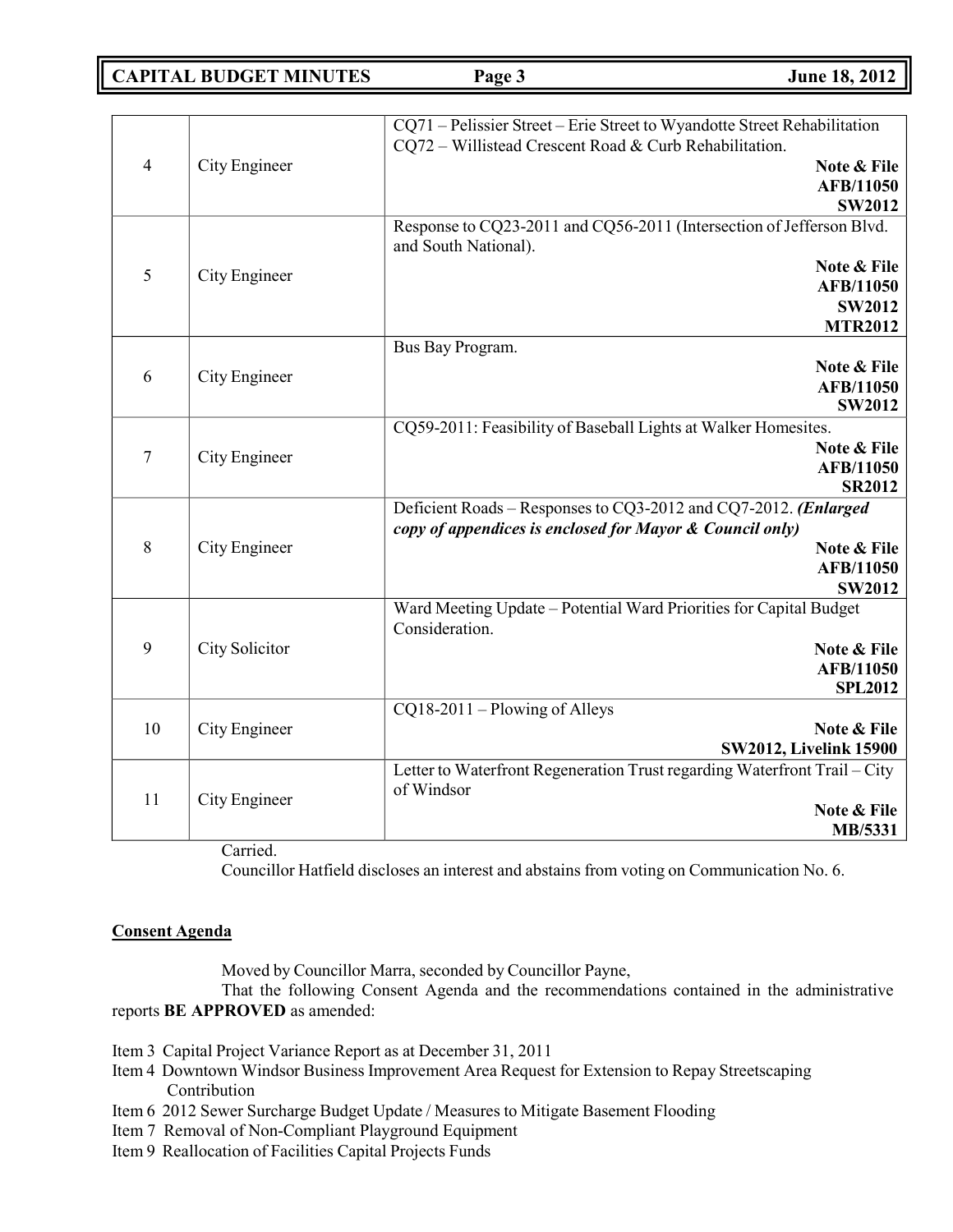# **CAPITAL BUDGET MINUTES Page 4 June 18, 2012**

- Item 10 Tree Removals (including stumps) 400 more or less
- Item 11 Request for Improvements at McHugh near Aspenshore Retirement Home
- Item 12 Let's Get Windsor-Essex Moving Initiative, Windsor-Detroit Canadian Tunnel Plaza Improvements Advanced Utility Contract
- Item 13 Award of RFP 46-12: Orchestra Shell and Stage Extension at the Capitol Theatre
- Item 16 Training Facility Feasibility Study
- Item 17 Mackenzie Hall Parking Lot; Alternatives for Continued Use
- Item 19 Windsor Justice Facility Exterior Seals Refurbishment
- Item 20 West Nile Virus-Larviciding Requirement 2012

Carried.

### **Deferrals and/or Referrals and Withdrawals**

None.

# **Presentations & Delegations:**

# **DELEGATIONS**

# **Report No. 73 of the Executive Committee (Response to CQ50-2011 Willistead Manor Inc.)**

### **Stephen Marshall, Chair of Willistead Manor Inc.**

Stephen Marshall, Chair of Willistead Manor Inc., appears before Council to speak in support of any funding opportunities available for the Manor, and is available for questions regarding additional capital works funding for improvements that are required.

(For final disposition of this matter see **M264-2012**]

# **Report No. 76 of the Executive Committee (Children's Safety Village of Windsor & Essex County)**

# **Michael Lucier, Executive Director; and Shawn Boutette, Chair, Board of Directors; Children's Safety Village of Windsor & Essex County;**

Michael Lucier, Executive Director and Shawn Boutette, Chair, Board of Directors, appear before Council to provide a brief overview as t the importance of the Community Crime Reduction Initiative (CCRI) and conclude by requesting funding for the CCRI totaling \$91,250.00 for 2012.

Moved by Councillor Marra, seconded by Councillor Halberstadt,

**M265-2012** That **Report No. 76 of the Executive Committee** of its meeting held February 27, 2012 regarding the 2012 budget submission from the Children's Safety Village of Windsor & Essex County pertaining to the Community Crime Reduction Initiative (CCRI) **BE RECEIVED**, and further, that Council **APPROVE** funding for the Children's Safety Village in 2012 in the amount of \$91,250. to **BE FUNDED** from the Budget Stabilization Reserve Fund (BSR), and that for 2013, this item **BE INCLUDED** as a line item for consideration as part of the Parks and Facility Operating Budget.

Carried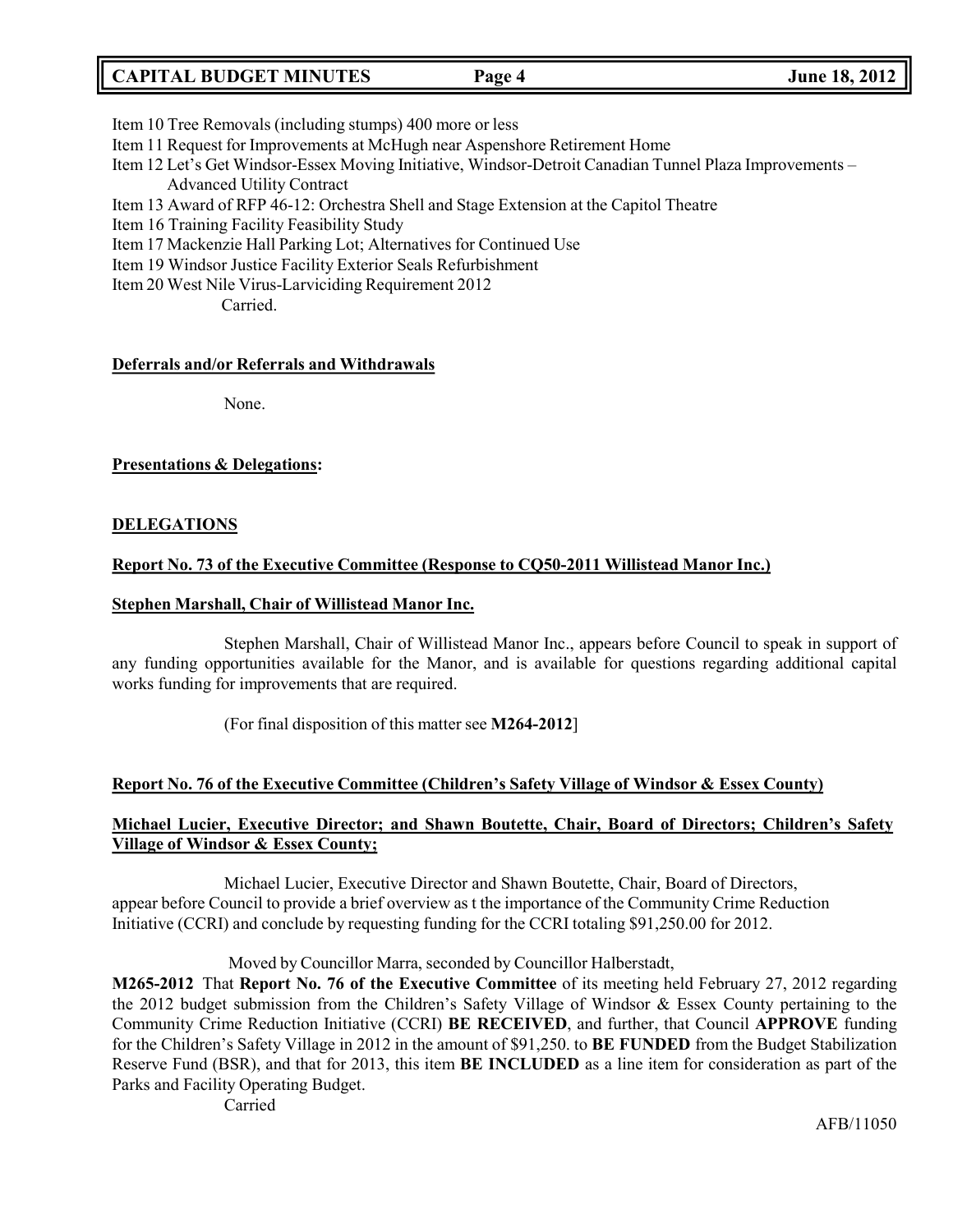### **Ottawa Street BIA**

#### **Arnold Blaine, President, Ottawa Street BIA**

Arnold Blaine, President, Ottawa Street BIA, appears before Council to express concern to Council with regards to perceived lack of attention and funding earmarked for Ottawa Street and concludes by requesting capital works funding for an additional five blocks of streetscaping improvements on Ottawa Street.

#### **MI2012 AFB/11050** 14

(For final disposition of this matter, see Clause **CR136/2012** in Schedule "A" attached hereto.)

# **CAPITAL BUDGET ISSUES**

#### **Gary Regnier, resident Ward 5 along with Ryan Regnier, Travis Badder, John Kobersi, Kyle Bortolon and Father Chris Gevaert, Pastor, Most Precious Blood Parish (east side skateboard park)**

Gary Regnier, resident Ward 5 along with Ryan Regnier, Travis Badder, John Kobersi, Kyle Bortolon and Father Chris Gevaert, Pastor, Most Precious Blood Parish (east side skateboard park), appear before Council requesting that Council approve capital works funding for an east side skateboard park to be located in Central Windsor at the Ford Test Track, stating that it provides a safety alternative for youth in the area.

Mayor Francis leaves the meeting at 6:40 o'clock p.m. and Councillor Gignac assumes the Chair.

Mayor Francis returns to the meeting at 6:42 o'clock p.m. and Councillor Gignac returns to her seat at the Council table.

Moved by Councillor Marra, seconded by Councillor Sleiman,

**M266-2012** That the presentation by Gary Regnier (Ward 5 resident), Ryan Regnier, Travis Badder, John Kobersi, Kyle Bortolon and Father Chris Gevaert (Most Precious Blood Parish) requesting capital funding for a skateboard park at the Ford Test Track **BE RECEIVED**, and that Administration **BE DIRECTED** to coordinate with Father Gevaert and representatives from Windsor Police Services an application for the "Safer and Vital Communities Grant" and to ensure that this application is **SUBMITTED** by the June 25, 2012 deadline as set forth by the Ministry of Community Safety and Correctional Services.

Carried.

Councillor Payne was absent from the meeting when the vote was taken on this matter.

#### **Tessa Mancini, Erie Street BIA; Rick Spencer and Carl DiGiacomo (re: Erie Street)**

Tessa Mancini, Erie Street BIA; Rick Spencer and Carl DiGiacomo, appear before Council to reiterate that the Erie Street BIA is in full support of the completion of Phase 1B: Reconstruction, Rehabilitation and Streetscaping of Erie Street , and conclude by requesting that this be approved as part of the 2012 capital budget.

Moved by Councillor Valentinis, seconded by Councillor Halberstadt, **M276-2012** That consideration for Phase 1B of the Erie Street BIA Streetscaping project originally scheduled for 2017 **BE CONSIDERED** in the 2013 Capital Budget Deliberations. Carried.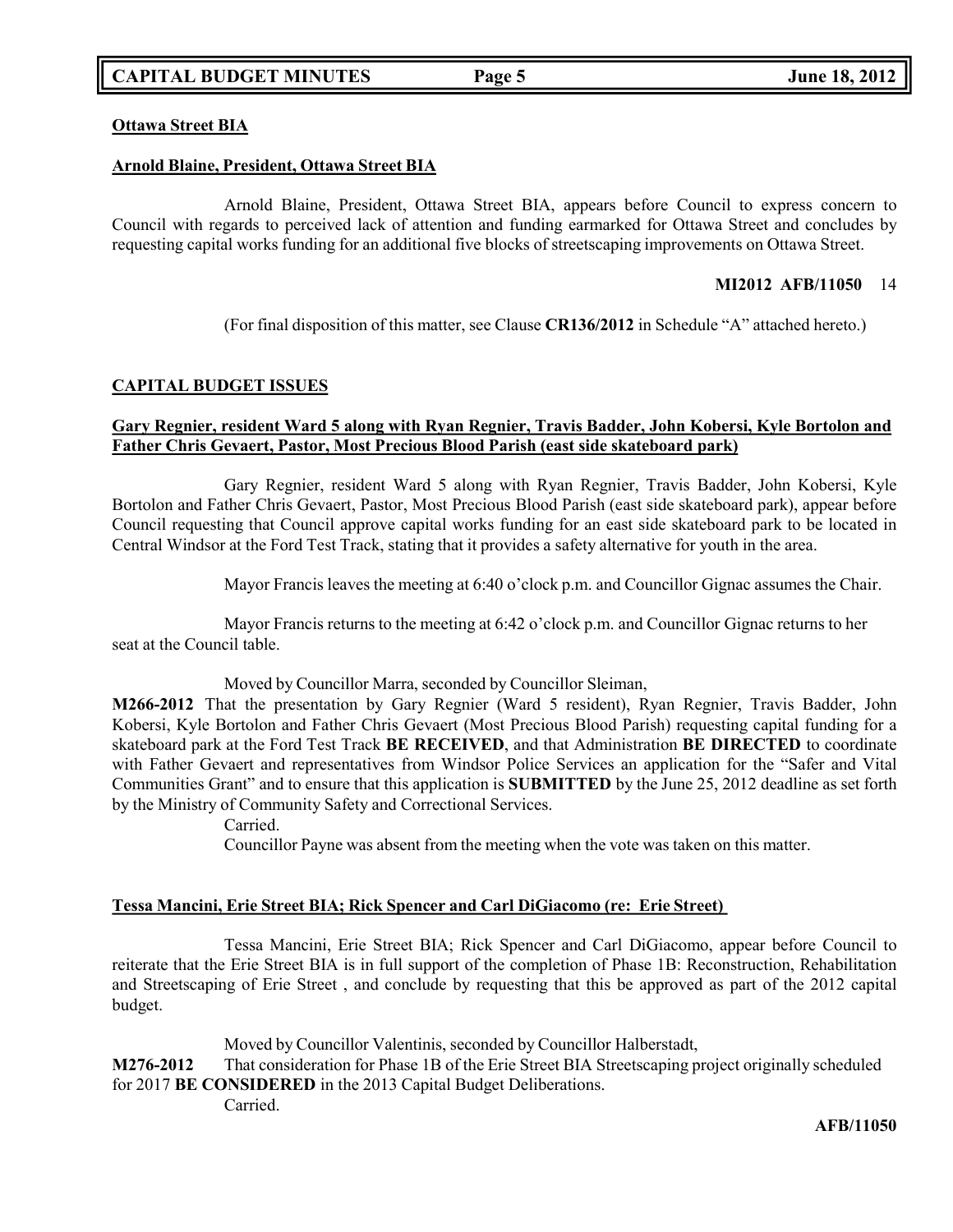# **CAPITAL BUDGET MINUTES Page 6 June 18, 2012**

#### **Kate Tapak, resident of Ward 4 (re: city roads)**

Kate Tapak, resident of Ward 4 (re: city roads), appears before Council requesting that additional capital funding be earmarked for roads throughout the City, suggesting that many residential roads are in poor condition, and that the time has come to "Smooth our Roads", as the percentage of roads rated now deficient has risen.

Mayor Francis leaves the meeting at 7:33 o'clock p.m. and Councillor Gignac assumes the chair.

Mayor Francis returns to the meeting at 7:36 o'clock p.m. and Councillor Gignac returns to her seat at the Council table.

#### **Robin Easterbrook, resident of Ward 4 (re: street improvements on Willistead Crescent)**

Robin Easterbrook, resident of Ward 4 (re: street improvements on Willistead Crescent), appears before Council to request that Willistead Crescent street improvements begin immediately, suggesting that the road and curbs on that Crescent are in poor condition.

# **Keri Gignac, representing Windsor Bicycling Committee and Rob Rieveley, President, Bike Friendly Windsor-Essex**

Keri Gignac, representing Windsor Bicycling Committee along with Rob Rieveley, President, Bike Friendly Windsor-Essex, appear before Council to speak in support of consideration for Capital Budget funding for cycling infrastructure and network development, suggesting that increased bike lanes are required in the City in order to promote cycling, and conclude by requesting that an update to the Bicycle Use Master Plan (**BUMP**) be undertaken, in the form of \$1 million allocation per year.

Mayor Francis leaves the meeting at 8:11 o'clock p.m. and Councillor Gignac assumes the chair.

### **M327-2011 – Sewer Replacement, 2300-2600 Blocks of Princess Avenue**

#### **Greg Schneitzer, resident of Ward 8**

Greg Schneitzer, resident of Ward 8, appears before Council to request that Council reject the administrative recommendation to simply receive the administrative report for information regarding sewer replacement for 2300 – 2400 blocks of Princess Avenue, suggesting that numerous complaints have indeed been filed regarding the sewer issues in the area, and concludes by requesting that Council approve the replacement of sewers for that portion of Princess Avenue, due to excessive flooding and backflow issues.

#### **Ray Ouellette, resident of Ward 8**

Ray Ouellette, resident of Ward 8, appears before Council to request that Council reject the administrative recommendation to simply receive the report for information, regarding sewer replacement for 2300 – 2400 blocks of Princess Avenue, suggesting that the sewer system in the area is in poor condition, and concludes by requesting that Council approve the replacement of sewers for that portion of Princess Avenue due to excessive flooding and backflow issues, as well as costs for eeling of tree roots.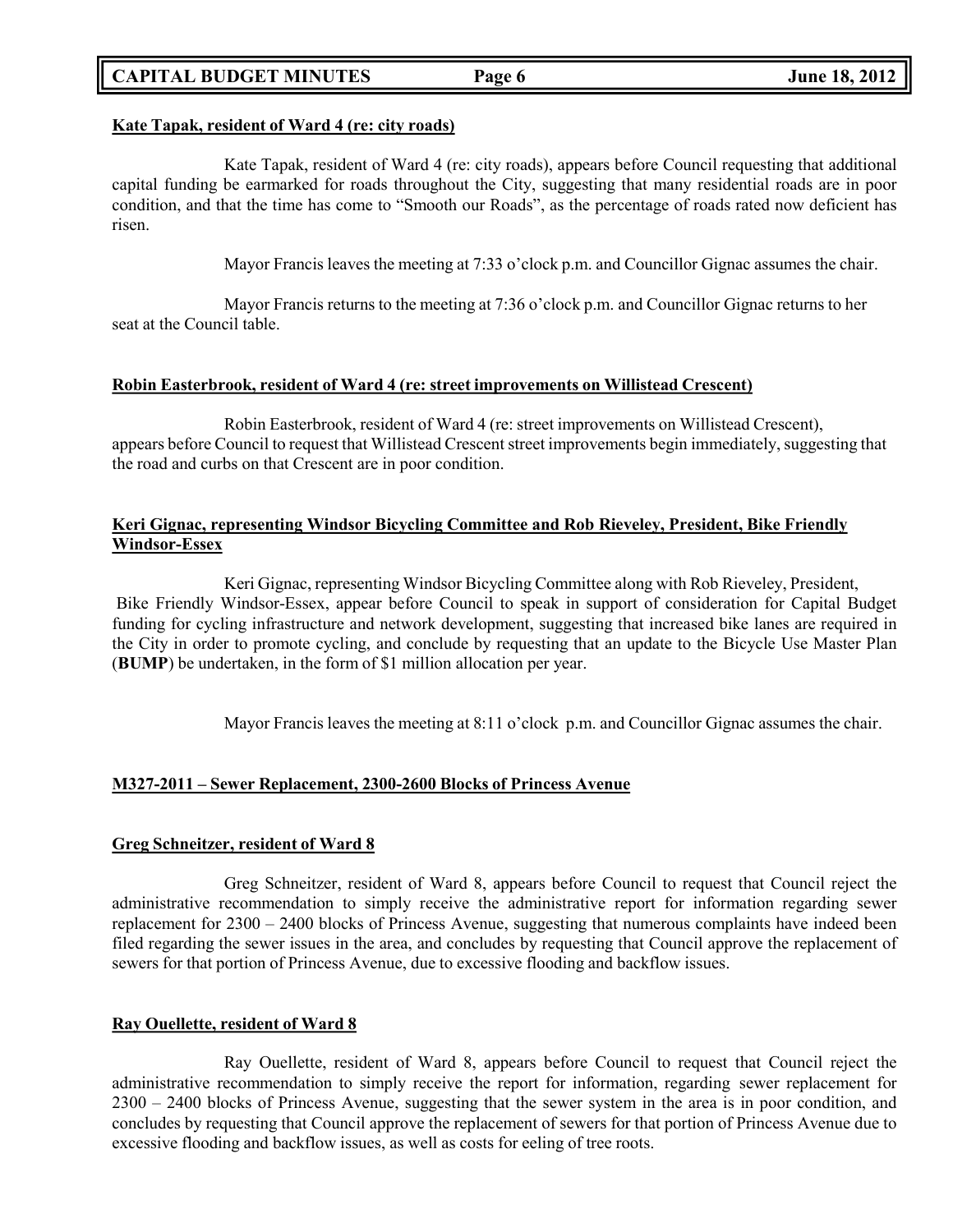# **CAPITAL BUDGET MINUTES Page 7 June 18, 2012**

### **Cathy Dupuis, resident of Ward 8**

Cathy Dupuis, resident of Ward 8, appears before Council reject the administrative recommendation to simply receive the report for information, suggesting that the sewer system in the area is in poor condition, and concludes by requesting that Council approve the replacement of sewers for the 2300-2400 block of Princess Avenue due to excessive flooding and backflow issues.

Mayor Francis returns to the meeting at 8:18 o'clock p.m. and Councillor Gignac returns to her seat at the Council table.

#### **ACO/11189 AFB/11050** 15

(For final disposition of this matter, see **Clerk's Note** in Schedule "A" attached hereto.)

#### **Former Sandwich Fire Hall #6 and Stable**

### **Mary Ann Cuderman, Chair, Olde Sandwich Towne BIA and Dr. Greg Hanaka, Board of Directors, Olde Sandwich Towne BIA**

Mary Ann Cuderman, Chair, Olde Sandwich Towne BIA and Dr. Greg Hanaka, Board of Directors, Olde Sandwich Towne BIA, appear before Council to request that Council reject the administrative recommendations to sell the property located at 363 Mill Street (former Sandwich Fire Hall) or issue a Request for Proposal to gauge external interest in the property, suggesting that the City must maintain ownership of the Heritage building, and conclude by urging Council to restore the building to alleviate any further deterioration.

### **Z/8581 AFB/11050** 1

(For final disposition of this matter, see **Clerk's Note** in Schedule "A" attached hereto.)

Mayor Francis leaves the meeting at 8:39 o'clock p.m. and Councillor Gignac assumes the chair.

Mayor Francis returns to the meeting at 8:40 o'clock p.m. and Councillor Gignac returns to her seat at the Council table.

#### **Response to CQ52-2011 regarding Wi-Fi on waterfront**

# **Lloyd Burridge, Zone 1 Director and Executive Board Member of Municipal Retirees Organization of Ontario**

Lloyd Burridge, Zone 1 Director and Executive Board Member of Municipal Retirees Organization of Ontario, appears before Council to speak in support of the administrative recommendation to note and file the report, regarding Wi-Fi on the Waterfront, suggesting that technology is constantly changing and tax dollars would be wasted approving a capital project for a managed Wi-Fi solution along the waterfront.

### **MI/11342 AFB/11050 5**

(For final disposition of this matter, see Clause **CR127/2012** in Schedule "A" attached hereto.)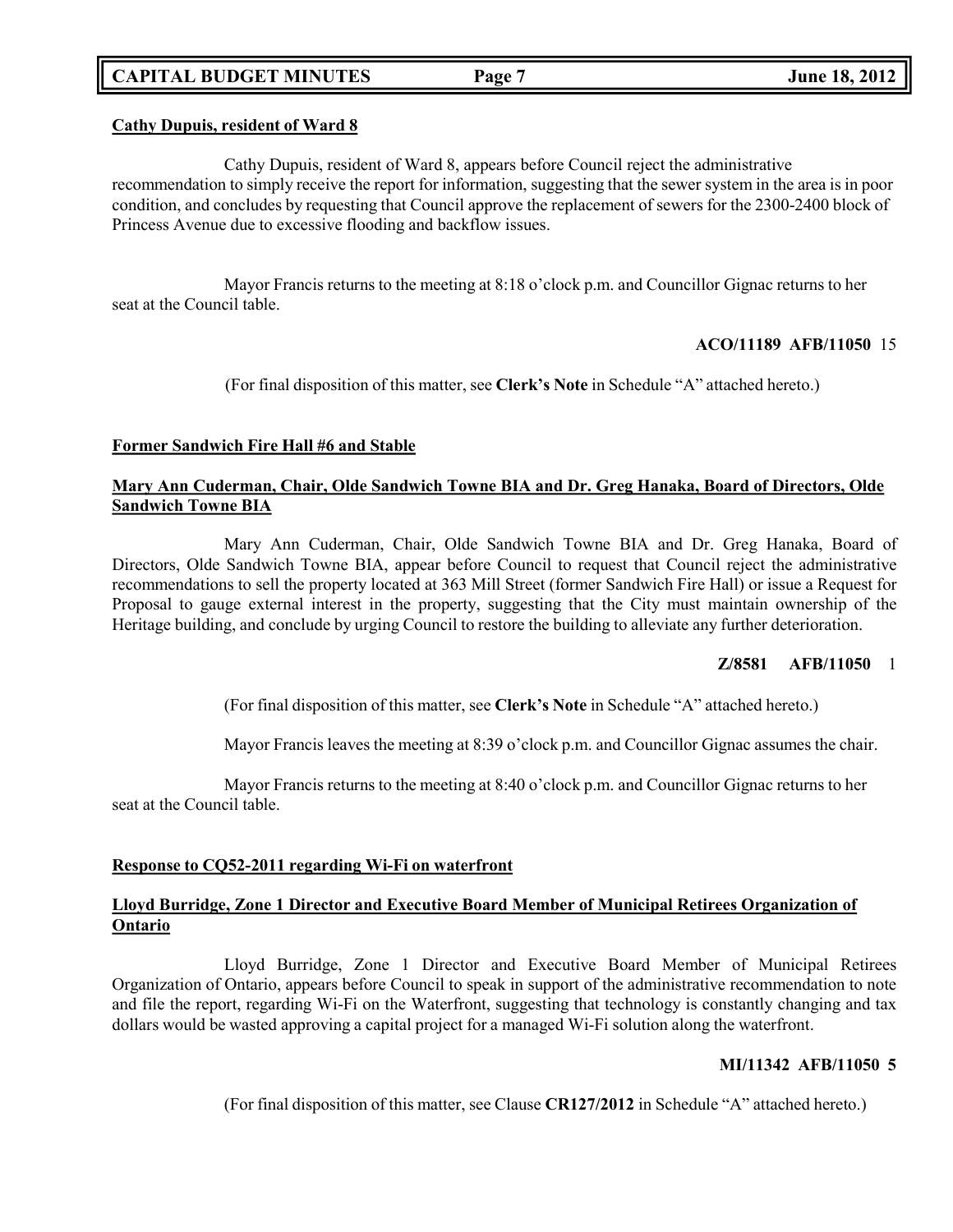# **CAPITAL BUDGET MINUTES Page 8 June 18, 2012**

### **Request for Waiver of Fees for Canada Day and Santa Claus Parades**

#### **David Grimaldi and Maggie Durocher, Windsor Parade Corporation**

David Grimaldi and Maggie Durocher, Windsor Parade Corporation appear before Council and are available for questions regarding their request for the waiver of fees for the Canada Day and Santa Claus Parades.

# **SR2012** 21

(For final disposition of this matter, see Clause **CR143/2012** in Schedule "A" attached hereto.)

#### **Surplus Parkland Disposition**

#### **Lloyd Burridge, Zone 1 Director and Executive Board Member of Municipal Retirees Organization of Ontario**

Lloyd Burridge, Zone 1 Director and Executive Board Member of Municipal Retirees Organization of Ontario, appears before Council to provide insights with respect to potential surplus parkland disposition, stating that the parks system is a community gem, and that any appropriate disposition be undertaken for the highest value possible.

#### **SR2012 AFB/11050 8**

(For final disposition of this matter, see Clause **CR130/2012** in Schedule "A" attached hereto.)

#### **2012 5-Year Capital Plan**

#### **David Hanna, resident of Ward 1**

David Hanna, resident of Ward 1, appears before Council to provide feedback on certain components of the 2012 Capital Budget that Council should pay close attention to, and concludes by highlighting the Capital Budget item concerning the War of 1812.

#### **AFB/11050** 2

(For final disposition of this matter, see Clause **CR124/2012** in Schedule "A" attached hereto.)

Moved by Councillor Halberstadt, seconded by Councillor Hatfield, That an **INCREASE** of \$50,000.00 **BE ADDED** to the Bike Way budget for additional bike

lanes.

The motion is **put** and is **lost** Aye Votes: Councillors Halberstadt and Hatfield Nay Votes: Councillors Dilkens, Gignac, Jones, Maghnieh,Marra, Payne, Sleiman, and Valentinis.

Moved by Councillor Marra, seconded by Councillor Dilkens,

**M264-2012** That **Report No. 73 of the Executive Committee** of its meeting held February 27, 2012 regarding Report No. 46 of the Executive Committee pertaining to CQ50-2011 (Willistead Manor) **BE RECEIVED**, and further, that Administration **BE DIRECTED** to fund Improvements at Willistead in the amount of \$150,000. per year for the next ten years, with the first five years (\$750,000) to be funded from the 2016 Debt Reduction Levy.

Carried.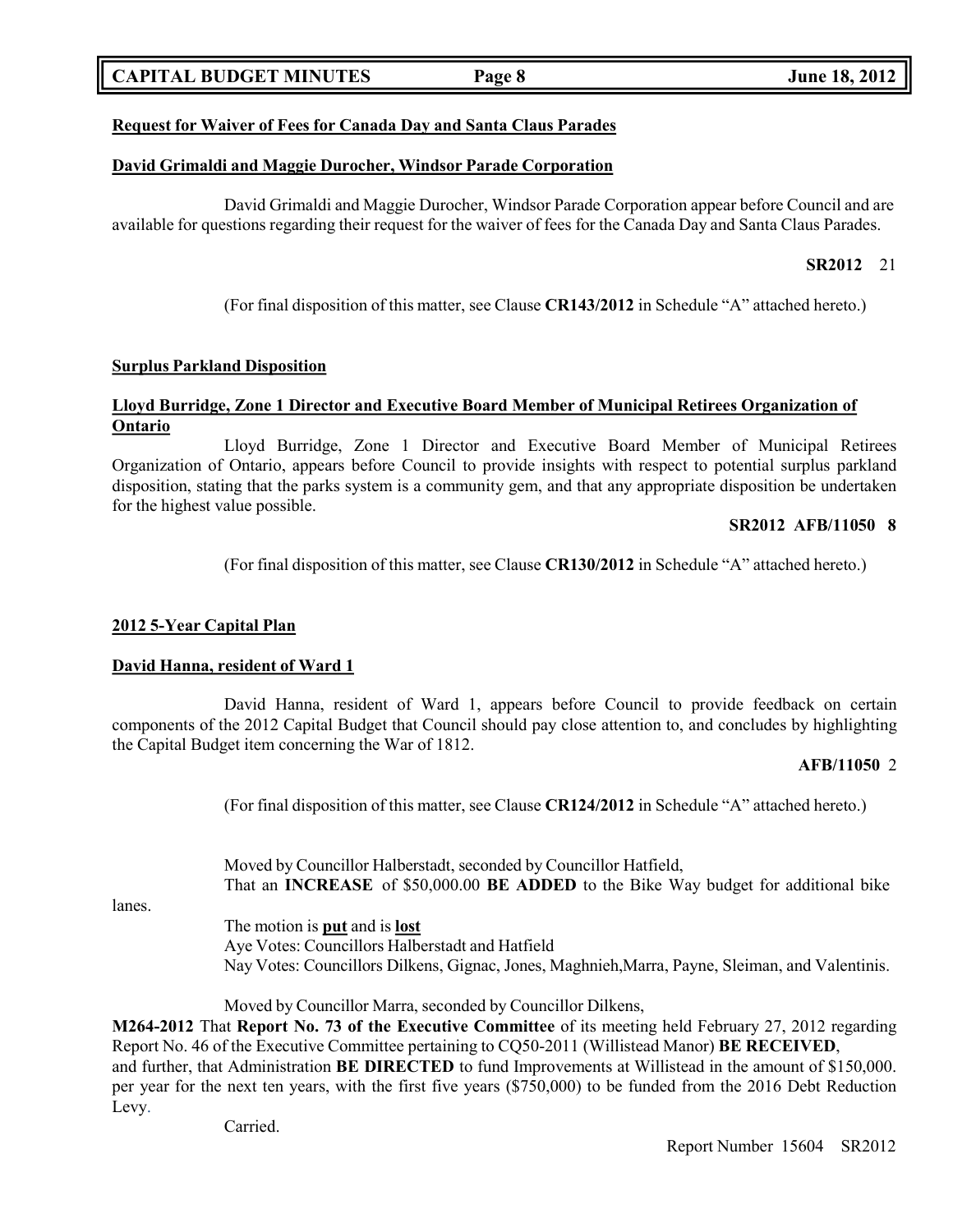Moved by Councillor Marra, seconded by Councillor Jones,

**M267-2012** That a \$1.5 Million **placeholder** in the 2012 Capital Budget pending detailed reports from Administration to **BE ALLOCATED** as follows:

| 1. Bus Bays                     |                                          | \$100,000.00 |
|---------------------------------|------------------------------------------|--------------|
| 2. Riverside Vista from         | <b>Road Rehabilitation</b>               | \$275,000.00 |
| <b>Lauzon to Solidarity</b>     |                                          |              |
| 3. Mitchell Park                | <b>Park Security Upgrades</b>            | \$10,000.00  |
| 4. Former Sandwich Fire Hall #6 | Pay and Display Lot                      | \$120,000.00 |
| 5. Ganatchio Trail              | <b>Extension from McHugh to McNorton</b> | \$63,000.00  |
| 6. Firgrove                     |                                          | \$12,500.00  |
| 7. Splash Pad                   | Ward 9                                   | \$275,000.00 |
| 8. Wigle Park                   | <b>Upgrades</b>                          | \$100,00.00  |
| 9. Alleyways                    | <b>Alley Rehabilitation</b>              | \$100,000.00 |
| 10. Events                      | <b>Bid Preparation</b>                   | \$300,000.00 |
| 11. Contingency                 |                                          | \$144,500.00 |

Carried.

Moved by Councillor Dilkens, seconded by Councillor Gignac,

**M270-2012** That Administration **BE DIRECTED** to proceed in accordance with the solution agreed upon with the Windsor Essex Parkway and that pathways **BE INSTALLED** along Spring Garden Road, to **BE FUNDED** through existing capital funds.

Carried.

Moved by Councillor Marra, seconded by Councillor Maghnieh,

**M271-2012** That Administration **BE DIRECTED** to re-allocate \$400,000 (\$40,000/Per Ward) from the Corporate Provision for Strategic Initiatives Operating Budget as a one-time allocation for "ward fund", and furthermore, that \$250,000 from that Budget **BE ALLOCATED** towards ward funds on an annual basis, (subject to Annual Budget Approval) in the form of \$25,000 per ward, and that Administration **BE DIRECTED** to prepare a report outlining criteria for use of ward funds; and that \$60,388 – of remaining one time funds from the Corporate Provision for Strategic Initiatives Operating Budget **BE MAINTAINED** for administrative costs relating to Neighbourhood Advisory Council meetings.

Carried.

Moved by Councillor Dilkens, seconded by Councillor Halberstadt,

**M272-2012** That the City of Windsor **CONTRIBUTE** \$10,000 to the Detroit Parade Company, to offset costs related to the 54<sup>th</sup> Annual Target Fireworks to be held on Monday, June 25, 2012.

Carried.

**[Treasurer's Note:** To **BE FUNDED** from \$1.5 M placeholder.]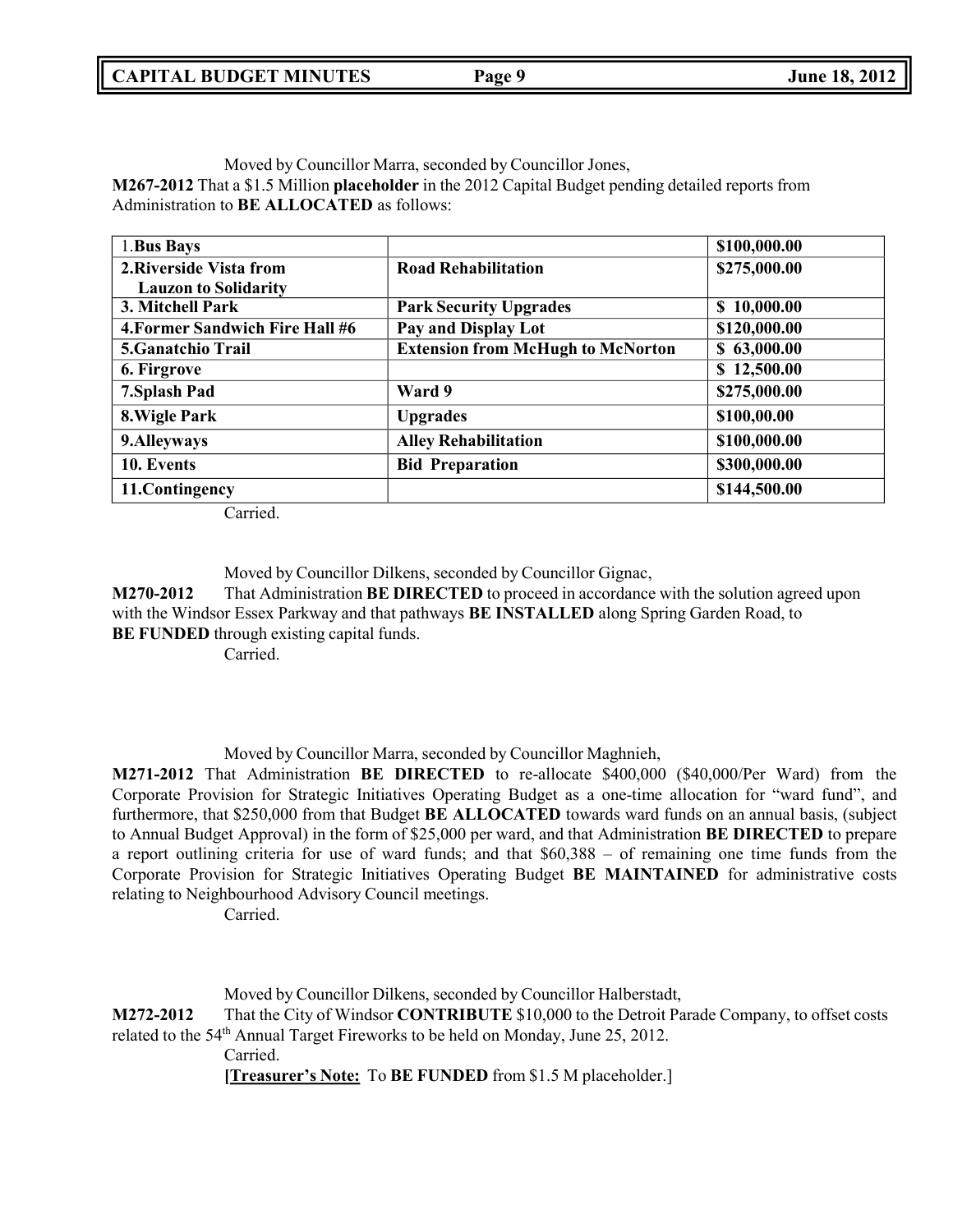| <b>CAPITAL BUDGET MINUTES</b> | Page 10 | <b>June 18, 2012</b> |
|-------------------------------|---------|----------------------|
|-------------------------------|---------|----------------------|

Moved by Councillor Marra, seconded by Councillor Jones,

**M273-2012 WHEREAS** expenditures for Watermain on County Road #42 in the amount of

\$4.2 million will be paid in full by Windsor Utilities Commission by August 2012; and

**WHEREAS** there will be a surplus in the Capital Budget account for this project;

**THEREFORE BE IT RESOLVED** that surpluses in this account

**BE RE-ALLOCATED** towards those projects that are currently in a deficit position, and that Administration **BE DIRECTED** to prepare a report outlining the number of projects that are in surplus or deficit as it relates to

pay as you go.

Carried.

**[Treasurer's Note:** While \$4.2 Million will be available ,Windsor Utilities Commission would be paying their actual cost.]

#### **Regular Business Items (for final disposition of these matters see Schedule "A" attached)**

Item 18 350 City Hall Square – Conditions Report Update and Options

#### **Consideration of Committee Reports**

|                                                                                              | Moved by Councillor Dilkens, seconded by Councillor Gignac, |  |
|----------------------------------------------------------------------------------------------|-------------------------------------------------------------|--|
| That the Report of the special In-camera meeting held June 18, 2012, BE ADOPTED<br>M274-2012 |                                                             |  |
| as presented.                                                                                |                                                             |  |
|                                                                                              | Carried.                                                    |  |

ACO2012

Moved by Councillor Dilkens, seconded by Councillor Gignac, **M275-2012** That the **Report of the Striking Committee** of its meeting held June 18, 2012 **BE ADOPTED** as presented. Carried.

ACO2012

#### **By-laws**

Moved by Councillor Halberstadt, seconded by Councillor Hatfield,

That the following By-laws No. 70-2012 through 73-2012 (inclusive), be introduced and read a first and second time:

- 70-2012 "A BY-LAW TO AMEND BY-LAW 150-2009 BEING A BY LAW TO CLOSE, STOP UP AND CONVEY THE 4.3 METRE (14') WIDE EAST/WEST ALLEY SOUTH OF WYANDOTTE STREET EAST FROM EASTLAWN AVENUE TO BELLE ISLE VIEW BOULEVARD, CITY OF WINDSOR"
- 71-2012 "A BY-LAW TO PROHIBIT THE POSSESSION OF ALCOHOL ON THE PARK LANDS AND CLOSED PUBLIC RIGHTS-OF-WAY (AN ALCOHOL FREE ZONE, AS SHOWN ON THE ATTACHED DRAWING C-2850), AND TO TEMPORARILY CLOSE TO VEHICULAR TRAFFIC ALL NORTH-SOUTH, EAST-WEST STREETS WITHIN THE AREA ZONED ALCOHOL FREE FOR THE PURPOSE OF STAGING THE "SUMMERFEST 2012 FIREWORKS NIGHT""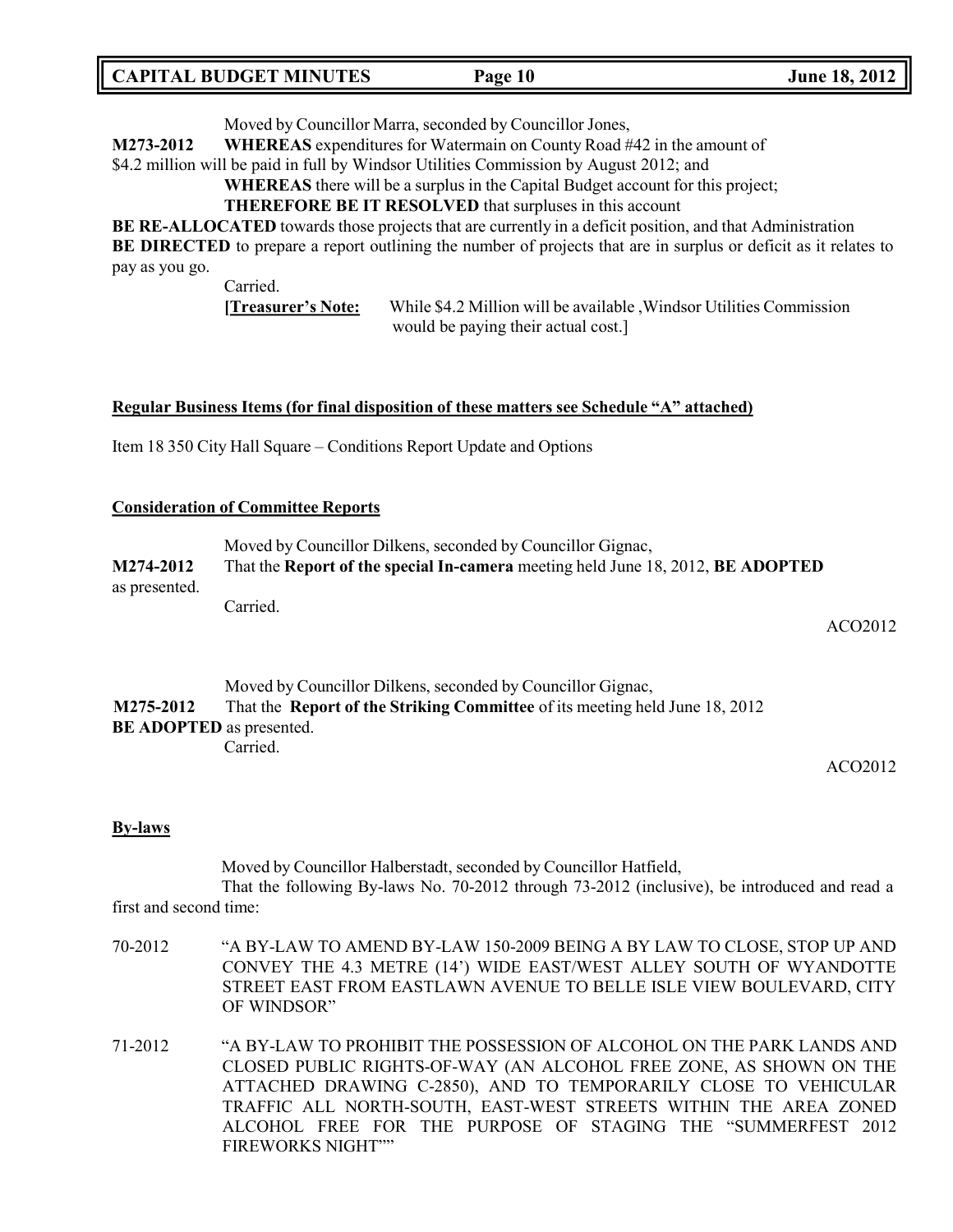- 72-2012 "A BY-LAW TO FURTHER AMEND BY-LAW NUMBER 9023 BEING A BY-LAW TO REGULATE VEHICULAR PARKING WITHIN THE LIMITS OF THE CITY OF WINDSOR ON MUNICIPAL STREETS MUNICIPAL PARKING LOTS AND PRIVATE PROPERTIES FOR THE PURPOSE OF STAGING "SUMMERFEST 2012 AND FIREWORKS NIGHT"",
- 73-2012 "A BY-LAW TO CONFIRM THE PROCEEDINGS OF THE COUNCIL OF THE CORPORATION OF THE CITY OF WINDSOR AT ITS MEETING HELD ON THE 18th DAY OF JUNE, 2012"

Carried.

Moved by Councillor Jones, seconded by Councillor Maghnieh,

That the Committee of the Whole does now rise and report to Council respecting the business items considered by the Committee:

| $\bf{1)}$ | <b>Communication Items (as amended)</b>                           |
|-----------|-------------------------------------------------------------------|
| 2)        | <b>Consent Agenda (as amended)</b>                                |
| 3)        | <b>Items Deferred</b>                                             |
|           | <b>Items Referred</b>                                             |
| 4)        | Consideration of the Balance of Business Items (see Schedule "A") |
| 5)        | <b>Committee Reports (as amended)</b>                             |
| 6)        | By-laws given first and second readings (as presented)            |
|           |                                                                   |
|           |                                                                   |

Carried.

# **Notices of Motion**

Councillor Dilkens gives notice that he intends to introduce a motion for consideration at the July 9, 2012 meeting of Council regarding changes to the Traffic Calming Policy as it relates to the vertical traffic calming measures to allow for a pilot program for speed cushions.

Moved by Councillor Dilkens, seconded by Councillor Marra, **M268-2012** That Rule 13.9 of the Procedure By-law regarding business not already before Council **BE WAIVED** to permit the introduction of a motion for consideration without prior notice regarding Development Charges for 3970 Roseland Drive. Carried.

Moved by Councillor Dilkens, seconded by Councillor Sleiman, **M269-2012** That Administration **BE DIRECTED** to reimburse the Development Charge in the total amount of \$16,648.00 to the property owner of 3970 Roseland Drive. Carried.

SB2012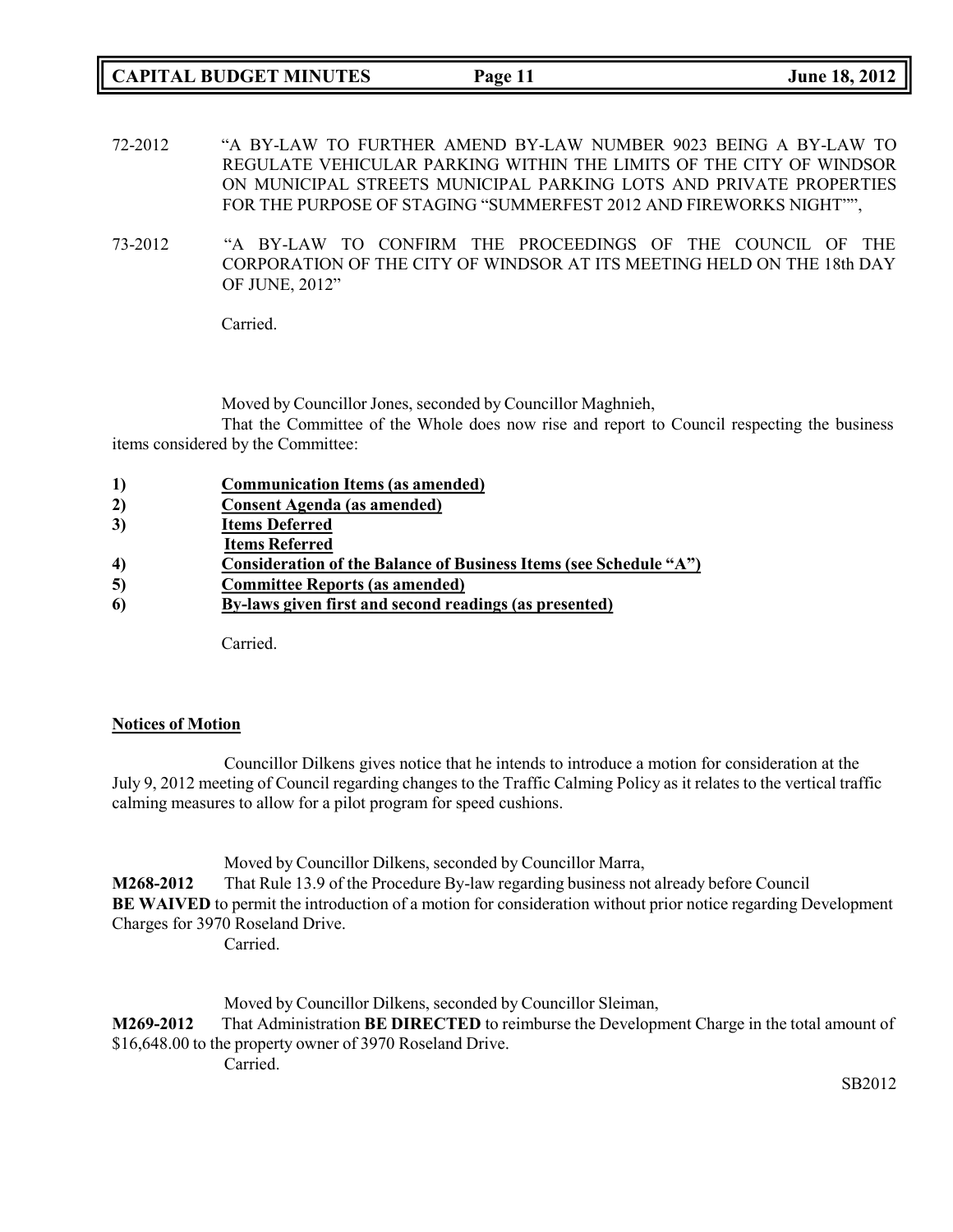# **CAPITAL BUDGET MINUTES Page 12 June 18, 2012**

#### **Third Reading of By-laws**

Moved by Councillor Marra, seconded by Councillor Payne,

That the following By-laws No. 70-2012 through 73-2012 (inclusive), having been read a first and second time be now read a third time and finally passed and that the Mayor and Clerk **BE AUTHORIZED** to sign and seal the same notwithstanding any contrary provision of the Council.

Carried.

#### **Petitions**

None presented.

#### **Council Questions**

Moved by Councillor Payne, seconded by Councillor Jones,

**M277-2012** That the following Council Question by Councillor Payne **BE APPROVED**, and that Administration **BE DIRECTED** to proceed with the necessary actions to respond to the Council Question in the form of a written report, consistent with Council's instructions, and in accordance with Section 17.1 of the Procedure By-law 98-2011:

### CQ12-2012

Asks that a report be prepared on a petition received from residents on Osaka Circle objecting to the proposed construction of a sidewalk on the street.

SW2012

Carried.

#### **Adjournment**

Moved by Councillor Halberstadt, seconded by Councillor Hatfield, That this Council meeting stand adjourned until the next regular meeting of Council or at the call

#### of the Mayor.

Carried.

Accordingly, the meeting is adjourned at 10:25 o'clock p.m.

**MAYOR**

**DEPUTY CITY CLERK**

#### **THIS IS A DRAFT COPY**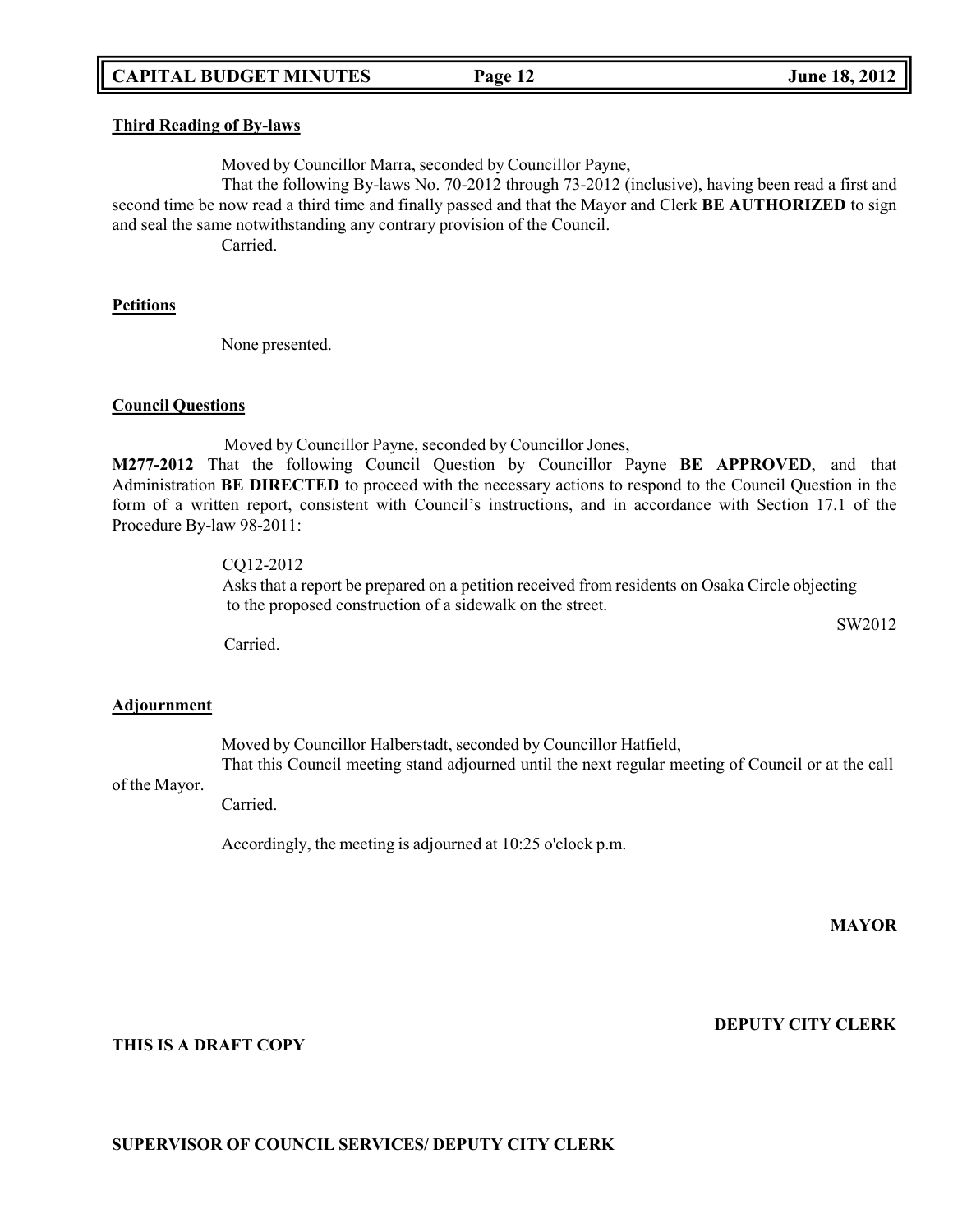### **CAPITAL BUDGET MINUTES Page 13 June 18, 2012**

**Clerk's Note**: For final resolution of this matter see **M267-2012**, specifically the placeholder of the \$120,000.00 for Pay and Display lot.

Report Number **15984 Z/8581 AFB/11050 1**

Marra Payne

CR124/2012 THAT Council **RECEIVE** the 2012 5-Year Capital Plan Documents; and

THAT Council APPROVE the 2012 total Capital Expenditures of \$88,039,000 **AS AMENDED** (inclusive of \$10,300,000 in projects previously considered).

THAT Council **APPROVE IN PRINCIPLE** the 2013 to 2016 capital expenditures subject to Council's strategic decisions related to the non-traditional capital budget expenditures contained in those years' preliminary allocations**.**

Carried.

Report Number **15949 AFB/11050 2**

#### Marra Payne

### CR125/2012

THAT Council **RECEIVE FOR INFORMATION** the 2011 Life-to-Date Capital Project Variance Report as at December 31, 2011 from the Chief Financial Officer and City Treasurer (refer to Appendix A); and

THAT Council **RECEIVE FOR INFORMATION** the financial capital project status update on the Infrastructure Stimulus Funding (ISF)/Recreation Infrastructure Canada (RInC) initiatives (refer to Appendix B); and

THAT Council **APPROVE** the transfer of \$126,507 from the Fire Apparatus Hoist Repair/Maintenance project (#7074071) to the Pay-As-You-Go Reserve Fund (Fund 169); and

THAT Council **APPROVE** the transfer of \$174,618.47 from the Fleet Replacement Reserve (Fund #136) to the 2011 Fleet Replacement project #7111028;

THAT Council **APPROVE** the balancing of and transfers of capital projects, as detailed in Appendix C.

Carried.

Report Number **15935 AFB/11050 C3**

Marra Payne

# CR126/2012

THAT City Council **APPROVE** the Downtown Windsor Business Improvement Area (DWBIA) request for an extension to repay its contribution towards the DWBIA streetscaping enhancement project from two years to four years, interest-free.

Carried.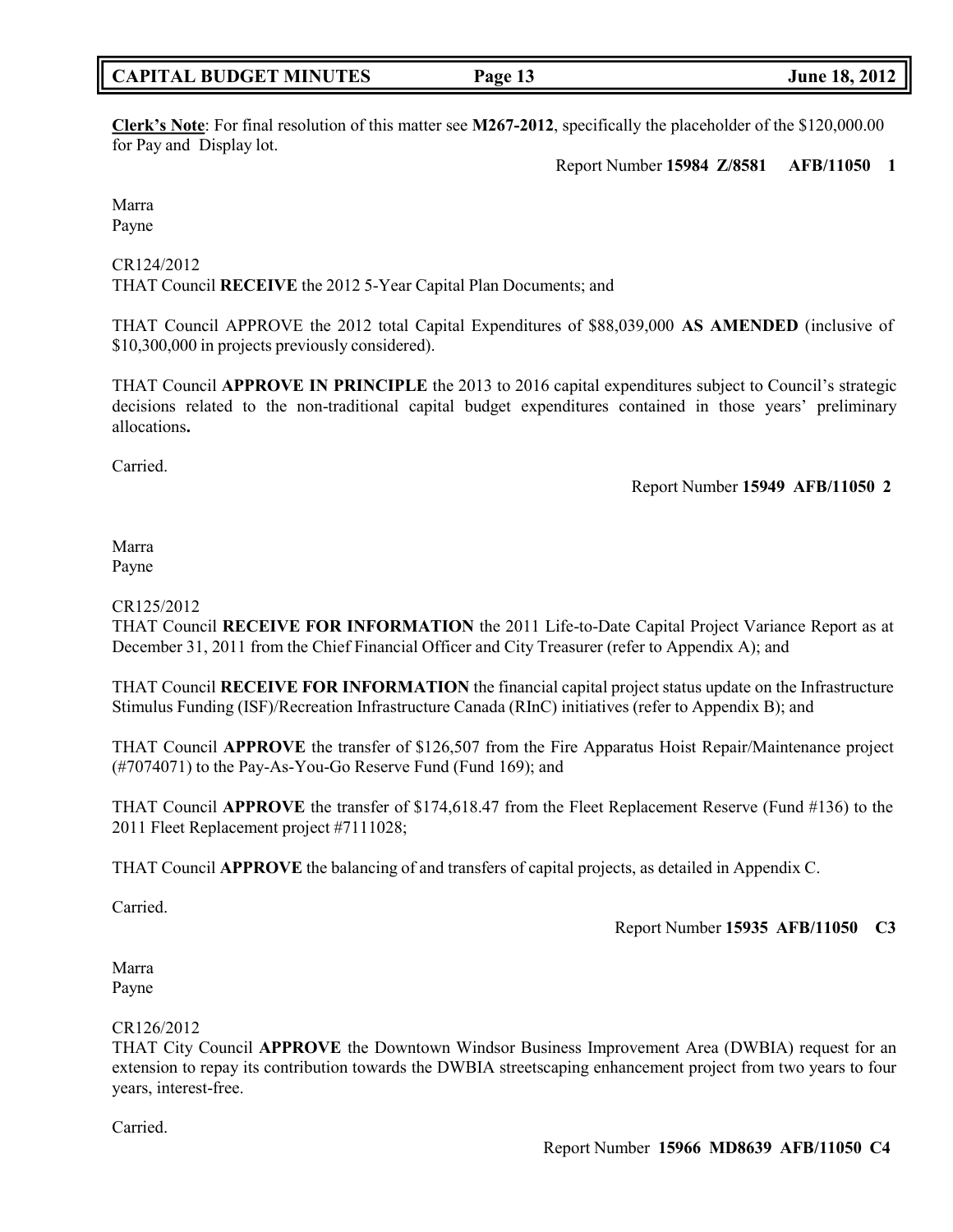Marra Valentinis

CR127/2012

That the report of the Executive Director of Information Technology dated April 16, 2012 entitled "Response to Council Question CQ52-2011 regarding Wi-Fi on waterfront" **BE NOTED AND FILED.**

Carried.

Report Number **15953 MI/11342 AFB/11050 5**

#### Marra Payne

# CR128/2012

- I. THAT Council **RECEIVE** the 2012 Sewer Surcharge Budget Update report from the City Treasurer and;
- II. THAT the updated 5-Year Sewer Surcharge Forecasts (2012-2016) **BE RECEIVED** for information as presented in *Appendix A* of the report and;
- III. THAT, effective July 1, 2012, the Sewer Surcharge Rates **BE INCREASED** in accordance with Option 3 as detailed in this report and set at the following levels:
	- Residential Fixed Rate.......................66%
	- Residential Consumption Rate........... 487%
	- Commercial Rate............................... 167%
- IV. That Council **APPROVE** (in principle, subject to annual Capital Budget approval) \$2,000,000 in 2013, \$400,000 in 2014, \$220,000 in 2015 and \$330,000 in 2016 as part of the respective Capital Budget for expansion of the downspout disconnection program to be funded from the Sewer Surcharge; and
- V. That Council **AUTHORIZE** Administration to retain contractors and/or temporary staffing (if required) to disconnect and document downspout disconnections in accordance to the downspout disconnection program; and
- VI. That the City Engineer **BE AUTHORIZED** to proceed to issue an RFP for a consultant or firm to perform flow monitoring and hydraulic modelling of the City's sewer system which will help in developing a Master Plan for storm and sanitary sewers; subject to meeting project specifications and being within the 2012 recommended budget of \$250,000 for capital project ECP 004-09 "Stormwater and Sanitary Master Plan"; and subject to the terms and conditions of the City's Purchasing By-law 400-2004 (as amended); and
- VII. That subject to the results of the hydraulic modelling and Master Plans that the City Engineer **REPORT** to Council, as part of a future Capital Budget deliberations, provide a report with recommendations for remedial works; and
- VIII. That Council **APPROVE** \$300,000 to be drawn from the Lou Romano Water Reclamation Plant Reserve (Fund 131) for the purpose of purchasing permanent flow monitoring equipment that will assist the City's treatment plants in making decisions which will optimize system capacity; and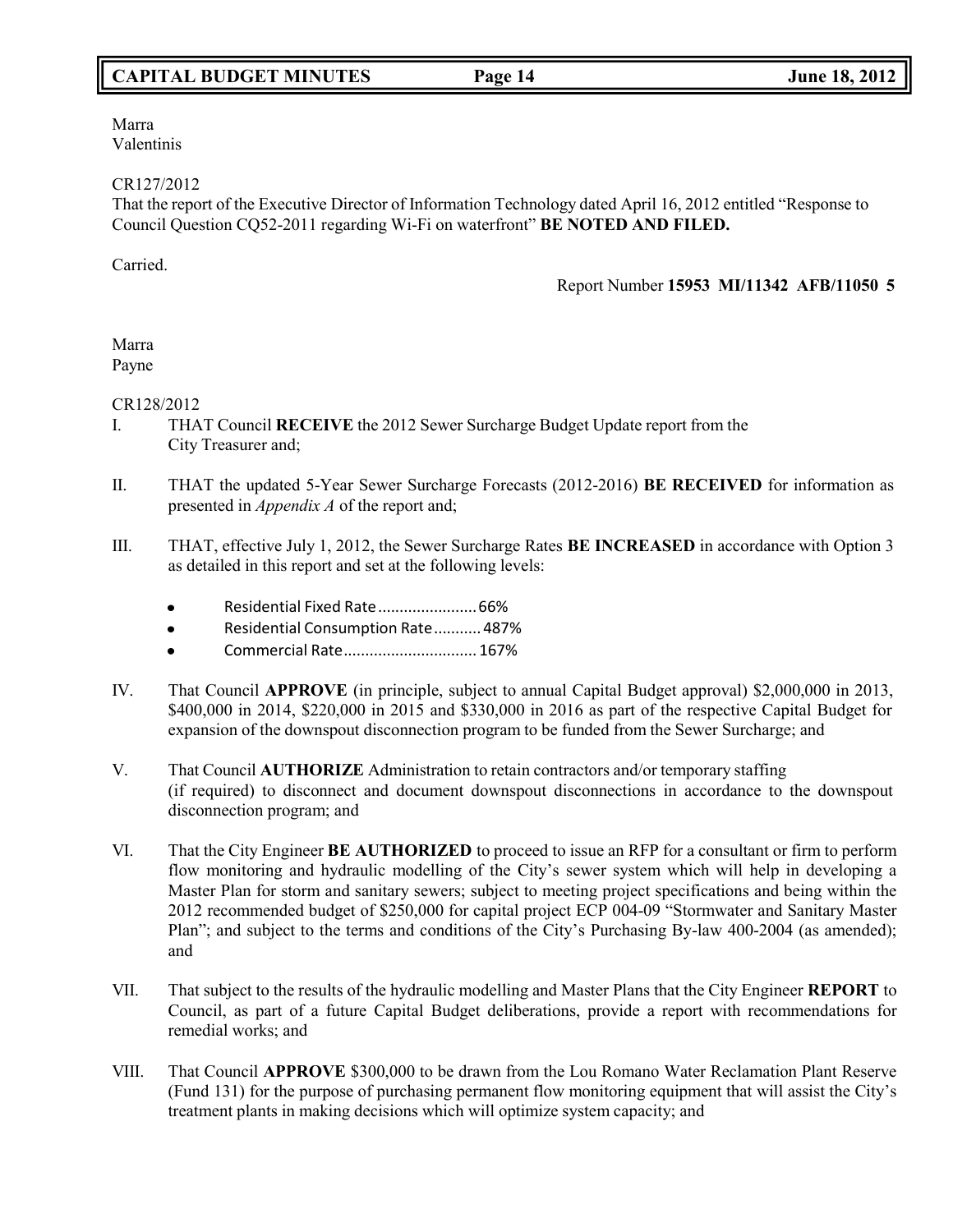# **CAPITAL BUDGET MINUTES Page 15 June 18, 2012**

- IX. That Council **PRE-COMMIT** \$200,000 in 2013, Capital Budget for smoke and dye testing to be used for assessing sewer conditions in targeted areas to be funded from Sewer Surcharge; and
- X. That Council **APPROVE** \$50,000 drawn from the Lou Romano Water Reclamation Plant Reserve (Fund 131) for the purpose of proceeding with updating the Rainfall Intensity Duration and Frequency (IDF) curves through the Essex Region Conservation Authority in partnership with interested local municipalities at a cost to the City not to exceed \$50,000; and
- XI. THAT the Chief Administrative Officer and City Clerk **BE AUTHORIZED** to sign any RFP's, RFT's, contracts or agreements arising out of recommendations V, VI, VII, VIII, IX and X approved as to technical content by the City Engineer, financial content by the City Treasurer and Chief Financial Officer, and as to legal content by the City Solicitor.

Carried.

Report Number **15652 SW2012 AFB/11050 C6**

Marra Payne

CR129/2012

That City Council **AUTHORIZE** Administration to proceed with the removal of playground equipment as outlined in Project #PFO-017-12 in the amount of \$100,000 in 2012, and that it **BE ALLOCATED** as follows:

- 1) \$44,000 **BE USED** for an independent safety audit of all playground equipment, and that the Chief Administrative Officer and City Clerk **BE AUTHORIZED** to sign a contract in technical content and form to the City Solicitor, in financial content to the City Treasurer and in technical content to the satisfaction of the City Engineer;
- 2) \$56,000 **BE USED** to remove playground equipment in the priority noted in this report.

Carried.

Report Number **15932 SR2012 AFB/11050 C7**

Gignac Dilkens

CR130/2012

- I) That Council **DIRECT** Administration to begin the public process of surplus parkland disposition as identified in the attached report and that in 2012, Long Park and Tilston Park South dispositions **BE UNDERTAKEN**; and
- II) That Administration **REPORT BACK** on the disposition of each surplus park after the public meeting process and plans for the disposed parkland; and
- III) That City Council allow funds from the sale of surplus parkland to **BE ALLOCATED** also to the removal and installation of playground equipment and the necessary policies **BE AMENDED** to reflect this.

Carried.

Councillor Sleiman was absent from the meeting when the vote was taken on this matter.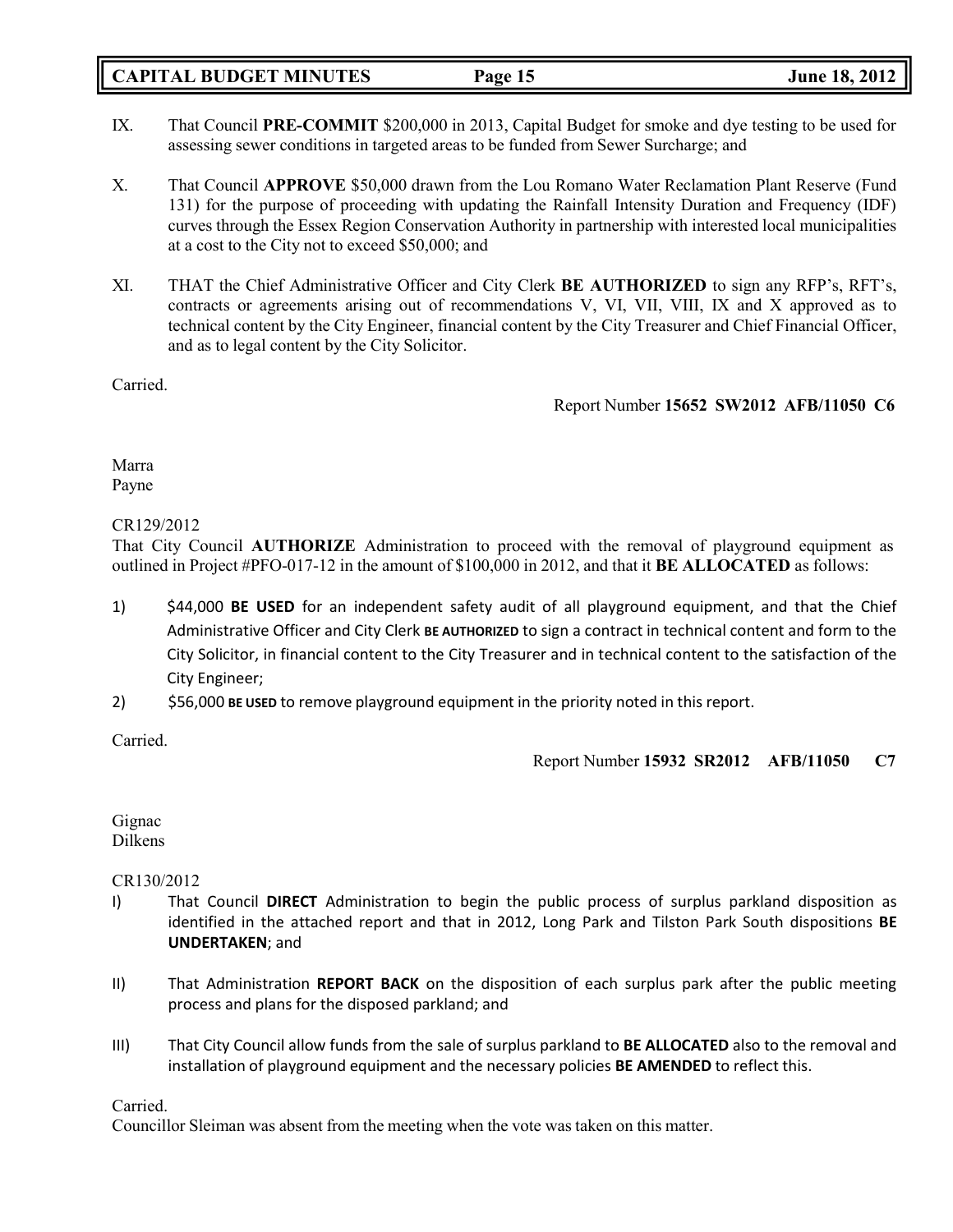Report Number **15908 SR2012 AFB/11050 8**

**Appendices** Report

Marra Payne

CR131/2012

- 1. That Council **APPROVE the close out of** City Hall Office Renovations (Project # 7062042 surplus \$383,127) and City Hall Council Chambers (Project #7081006 surplus \$121,555) for a total surplus of \$504,682; AND
- 2. A) That Council **APPROVE** the funding of \$105,720 from the 400 CHS Reserve to Capital Project 7101017 – Staff Accommodation Plan to cover 400 CHS costs already incurred related to Base Building adjustments as outlined in this report ; AND

B) The Council **APPROVE** the transfer of \$56,365 from Project # 7062042- City Hall Office Renovations to Capital Project 7101017 – Staff Accommodation Plan to cover additional costs incurred in relocation of staff and for ergonomic issues not previously contemplated, as outlined in this report; AND

- 3. That Council **APPROVE** the transfer of \$236,736 from Project # 7062042- City Hall Office Renovations to Project # 7086007 – Corporate Health and Safety to fund the deficit in this account; AND
- 5. The Council **APPROVE** the transfer of the balance of \$211,581 from Project # 7062042- City Hall Office Renovations and Project 7081006- City Hall Council Chambers to Fund the projects listed in Chart B of Appendix A accompanying this report.

Carried.

Report Number **15975 APM/9120 AFB/11050 C9**

Marra Payne

CR132/2012

That the tender as submitted by Landgraff Forestry Ltd., **BE EXTENDED** for an additional (1) one year term, in accordance with the terms and condition of the original tender call in accordance with Purchasing Policies and Procedures, By-law No. 400-2004, Section 29, Exercise of Contract Renewal Options, and further, that the City Solicitor **AMEND** the agreement for an additional (1) one year term.

Carried.

Report Number **15941 SR2012 AFB/11050 C10**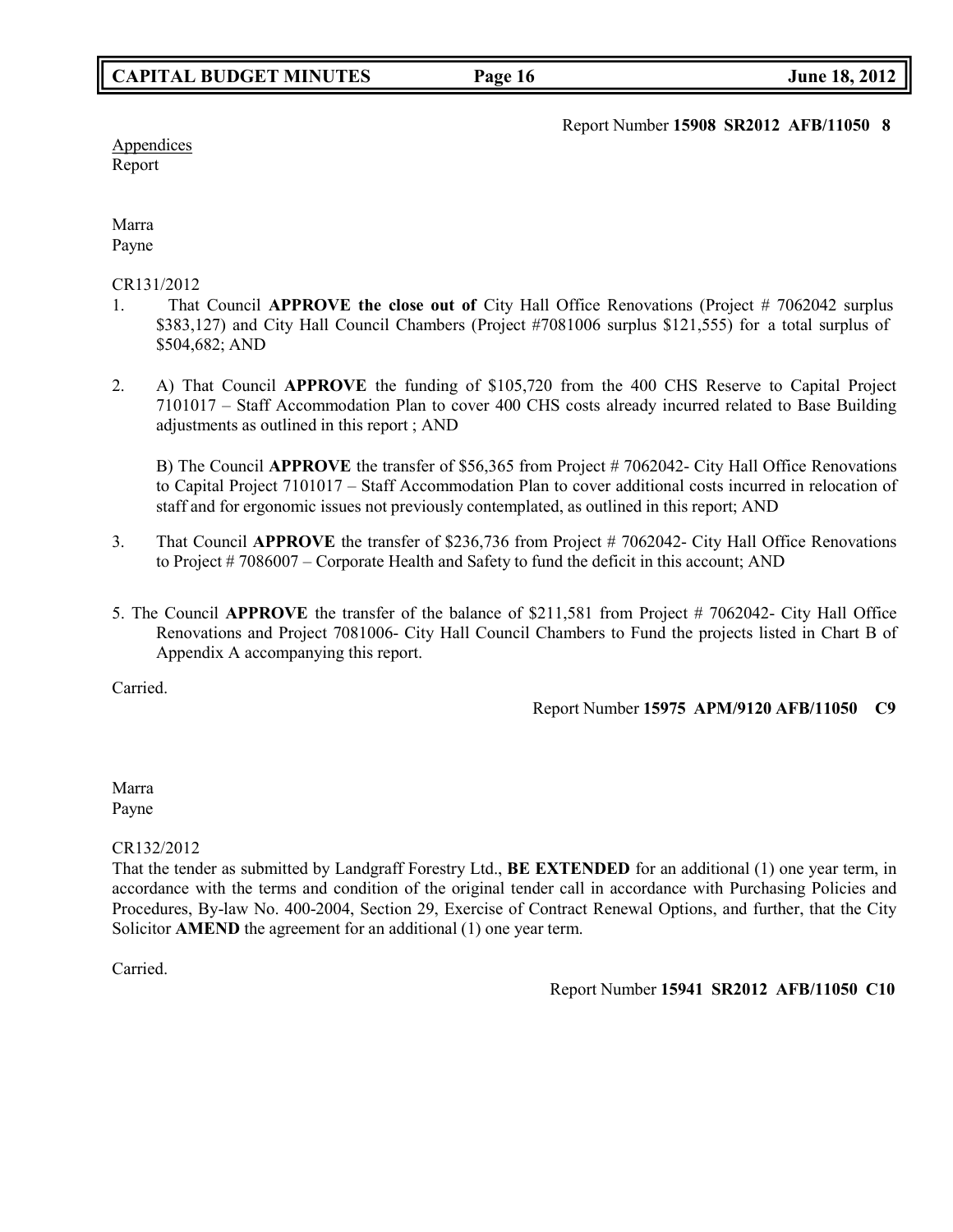# **CAPITAL BUDGET MINUTES Page 17 June 18, 2012**

Marra Payne

#### CR133/2012

That the petition from the late Reverend Charles Payne **BE FORWARDED** to the Windsor Accessibility Advisory Committee for consideration, along with this report, to determine if any of the requests should be funded.

Carried.

Report Number **15851 ACO/11248 AFB/11050 C11**

#### Marra Payne

CR134/2012

- I- That Administration **BE AUTHORIZED** to undertake the construction of the Advanced Utility Contract for the Windsor-Detroit Tunnel Canadian Plaza Improvements on behalf of the Ministry of Transportation with all costs (internal/external) recovered under the Let's Get Windsor-Essex Moving agreement between the Corporation of the City of Windsor and Her Majesty the Queen, and
- II- That Administration **BE AUTHORIZED** to issue a tender for the construction of the Advanced Utility Contract for the Windsor-Detroit Tunnel Canadian Plaza Improvements on behalf of the Ministry of Transportation; and,
- III- That the Chief Administrative Officer and City Clerk **BE AUTHORIZED** to sign a contract with the low tenderer, satisfactory in technical content to the City Engineer, in financial content to the Chief Financial Officer/City Treasurer, and in form to the City Solicitor.

Carried.

Report Number **15951 MTW/1137 AFB/11050 C12**

Marra Payne

### CR135/2012

That Council **ACCEPT** the submission by the Wenger Corporation to design, fabricate, deliver and install an orchestra shell and stage extension at the Capitol Theatre, in accordance with their submission in response to RFP 46-12 at a cost not to exceed \$194,113 plus HST, subject to the finalization of the lease agreement with the Windsor Symphony Orchestra; and

THAT the Chief Administrative Officer and the City Clerk **BE AUTHORIZED** to sign a contract with the winning proponent, Wenger Corporation satisfactory in form to the City Solicitor, in technical content to the Executive Director of Parks & Facilities and in financial content to the City Treasurer and Chief Financial Officer.

Carried.

Report Number **15952 APM/9485 AFB/11050 C13**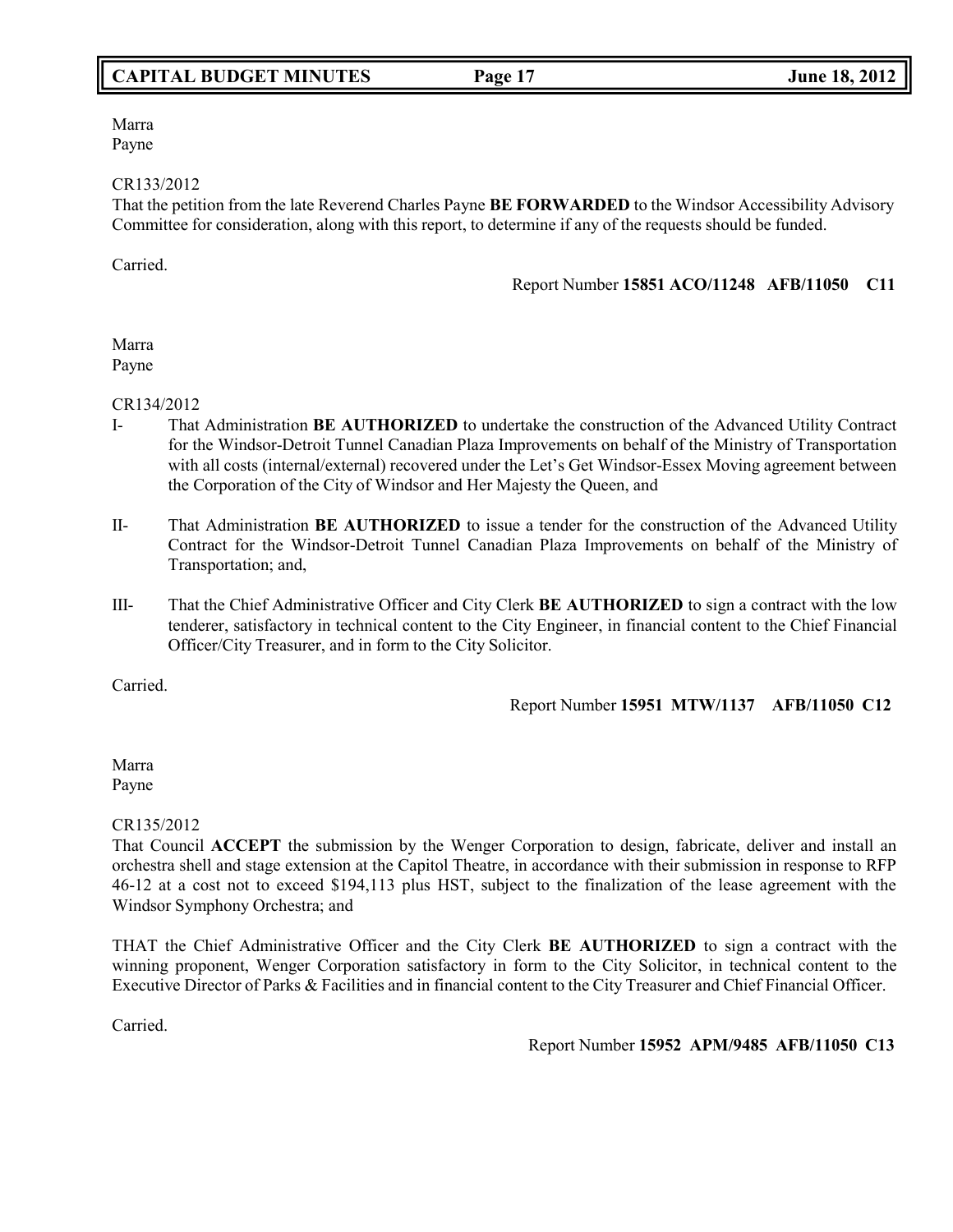# **CAPITAL BUDGET MINUTES Page 18 June 18, 2012**

Jones Marra

#### CR136/2012

That Council **APPROVE** a \$1.285 M placeholder to be approved and funded from the Federal Fuel Tax, subject to a report back to Council – (in addition to the existing \$500K placeholder approved in 2011) and that \$1.5M funding for the St. Rose 2012 Road Rehabilitation Project **BE RE-ALLOCATED** from Federal Fuel Tax to Sewer Surcharge.

Carried.

Report Number **15884 MI2012 AFB/11050 14**

Marra Halberstadt

**Clerk's Note**: Administration is conducting a sewer assessment and maintenance and will report back in 2013.

Report Number **15674 ACO/11189 AFB/11050 15**

Marra Payne

#### CR138/2012

THAT City Council **AUTHORIZE** Windsor Fire & Rescue Services to participate in a Joint Feasibility Study with All Essex County Fire Departments and the City of Windsor, to determine the viability, cost, and future needs of a joint fire training facility within the Windsor-Essex County area. Using a multi-departmental approach, this project is designed to enhance the City and County's ability to prevent, mitigate, plan, respond and recover from disasters and emergencies, while ensuring continuation of core services. A multi-municipal Steering Committee will be established to oversee and approve the project's deliverables. A Working Group will be established to develop and implement the project's deliverables, in accordance with terms of reference document approved by the County CAO for this feasibility study AND;

THAT City Council **AUTHORIZE** Windsor Fire & Rescue to incur upfront cost to a maximum of \$20,000 associated with the Joint Feasibility Study (net City cost of up to \$2300 or 1/9<sup>th</sup> share), to be offset by recoveries of up to \$2,300 from each of the participating County Fire Departments, this amount to **BE FUNDED** from the Training Facility Location Capital Project 7032090.

Carried.

Report Number **15807 SF2012 AFB/11050 C16**

Marra Payne

#### CR139/2012

I. That **APPROVAL BE GIVEN** to Administration to enter into discussions with representatives of Infrastructure Ontario for the continuing lease, licence and/or acquisition of the parking lot currently owned by the Province and used by the City for parking at Mackenzie Hall; and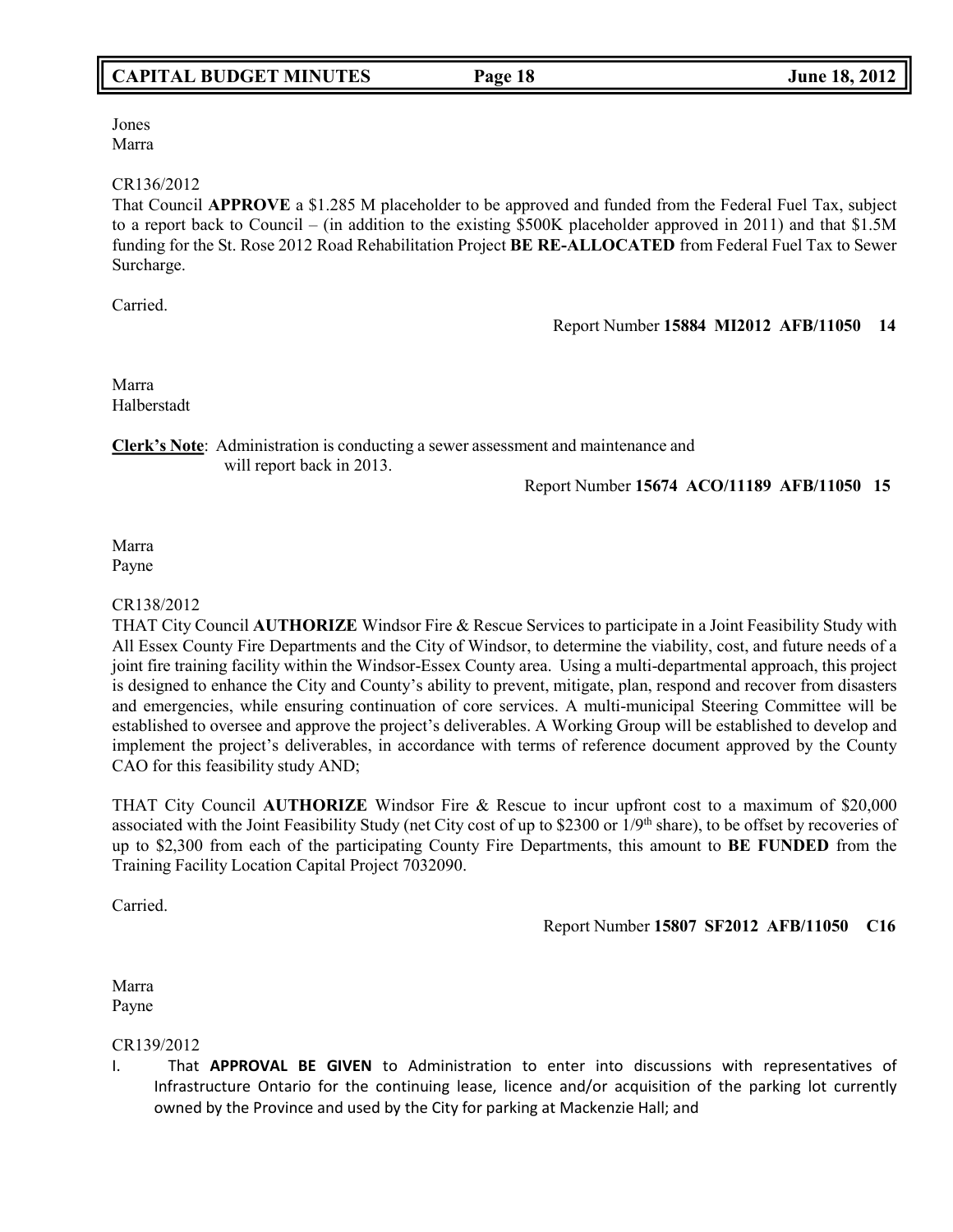# II. That Administration **BE DIRECTED** to report back to Council the results of the discussions with Infrastructure Ontario.

Carried.

Report Number **15970 APM2012 AFB/11050 C17**

Jones Gignac

CR140/2012

That the report of the Executive Director of Parks & Facilities dated May 31, 2012 regarding the condition and options for 350 City Hall Square **BE RECEIVED** for information; and further,

That Administration **BE AUTHORIZED** to complete a full financial analysis, including a business case to support a recommendation to Council of the following option related to the building located at 350 City Hall Square:

> Construct a new building with other entities astenants – to be sought out and returned to Council;

AND That Administration, through the delegation of authority process, **BE AUTHORIZED** to obtain appraisals, building condition reports and other reports, inspections, or testing which it deems necessary to assist in the financial analysis of this option, with an upset limit of \$150,000.00 (being the CAO authority under the Purchasing bylaw), and that those costs **BE FUNDED** from the Capital Expenditure Reserve – Fund 160; and

That the Chief Administrative Officer **BE DELEGATED** the authority to explore options to lease, for purposes of the 350 City Hall Square building ("350 CHS") project, in order that the City can obtain the most cost effective leasing arrangements for the temporary relocation of Administration, if such relocation should be deemed necessary.

Carried.

Report Number **15978 APM/9120 AFB/11050 18**

Marra Payne

CR141/2012

That **APPROVAL BE GIVEN** to retain the services of Tower Restoration Ltd. for \$239,500 to **BE FUNDED** from fund 403 (JJF Capital Maintenance Trust), to carry out the exterior wall sealant replacement at the Windsor Justice Facility in accordance with their Bid in response to City of Windsor RFT Number 38-12 and; further,

That the City Solicitor **BE AUTHORIZED** to prepare a contract for those services; and further,

That the Chief Administrative Officer and City Clerk **BE AUTHORIZED** to sign the contract, satisfactory in form to the City Solicitor, in technical content the Executive Director of Parks and Facility Operations, and financial content the City Treasurer.

Carried.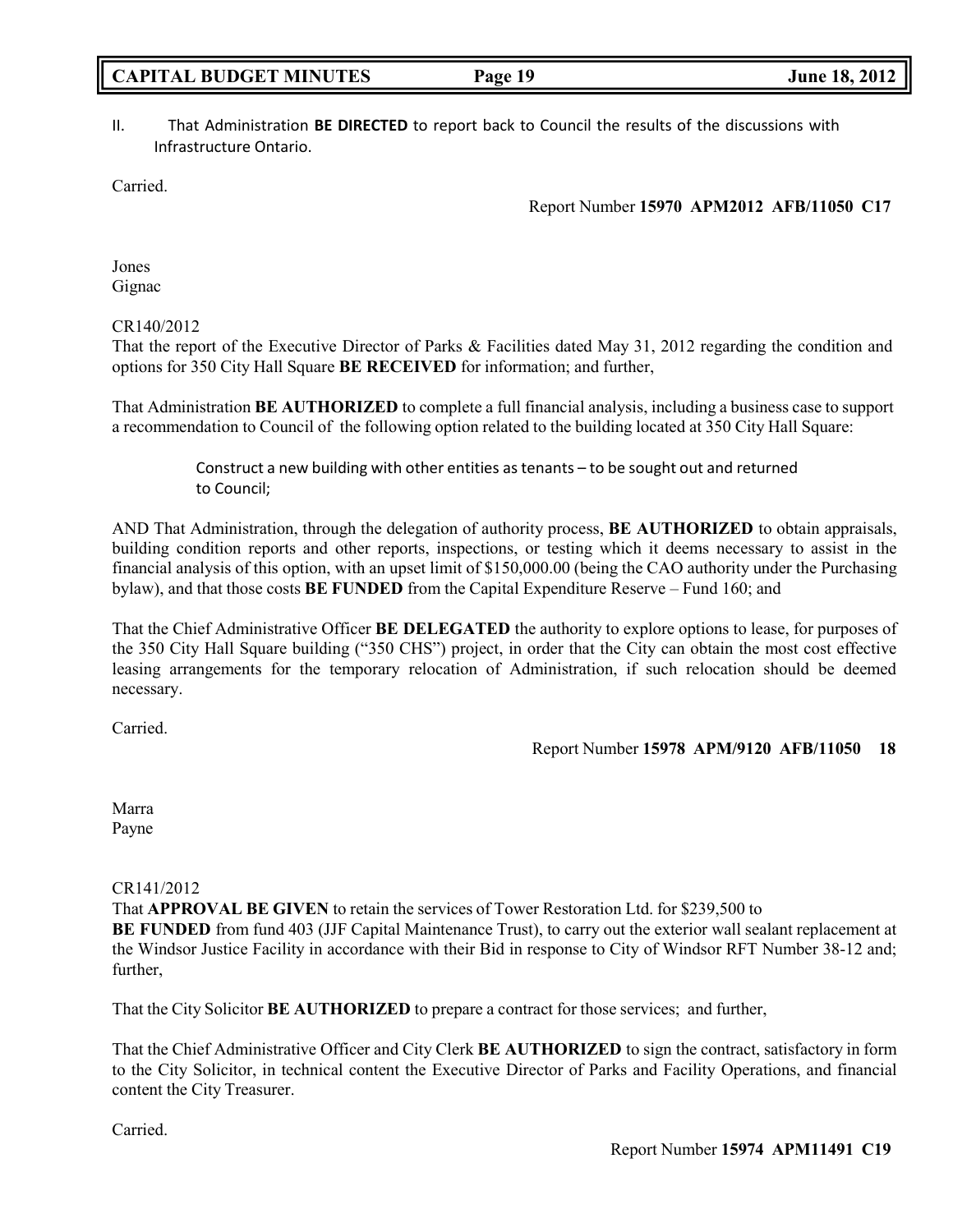# **CAPITAL BUDGET MINUTES Page 20 June 18, 2012**

Marra Payne

CR142/2012

That the results of the email poll conducted by the City Clerk on June 5, 2012 approving the following **BE CONFIRMED AND RATIFIED:**

- **1.** That City Council **APPROVE** the recommended procedure for larviciding and mosquito monitoring program for 2012, as determined by the Medical Officer of Health; and
- **2.** That City Council **APPROVE** future West Nile larviciding requirements as determined by the Medical Officer of Health through CAO Delegation of Authority.
- **3.** That the Chief Administrative Officer **BE AUTHORIZED** to sign the letter of support for the larviciding program to the Ministry of Environment.

Carried.

Report Number **15985 MH/7417 C20**

Hatfield Valentinis

CR143/2012

That the request of the Windsor Parade Corporation for a waiver of fees for the Canada Day Parade to be held on July 1, 2012 and for future Santa Claus and Canada Day Parades for the remaining term of this Council **BE APPROVED**; and further, that the costs **BE CHARGED** to Waiver of Fees Department ID 0131691 with an offsetting credit to the respective departments.

Carried. Councillor Gignac voting nay.

Report Number **15991 SR2012 21**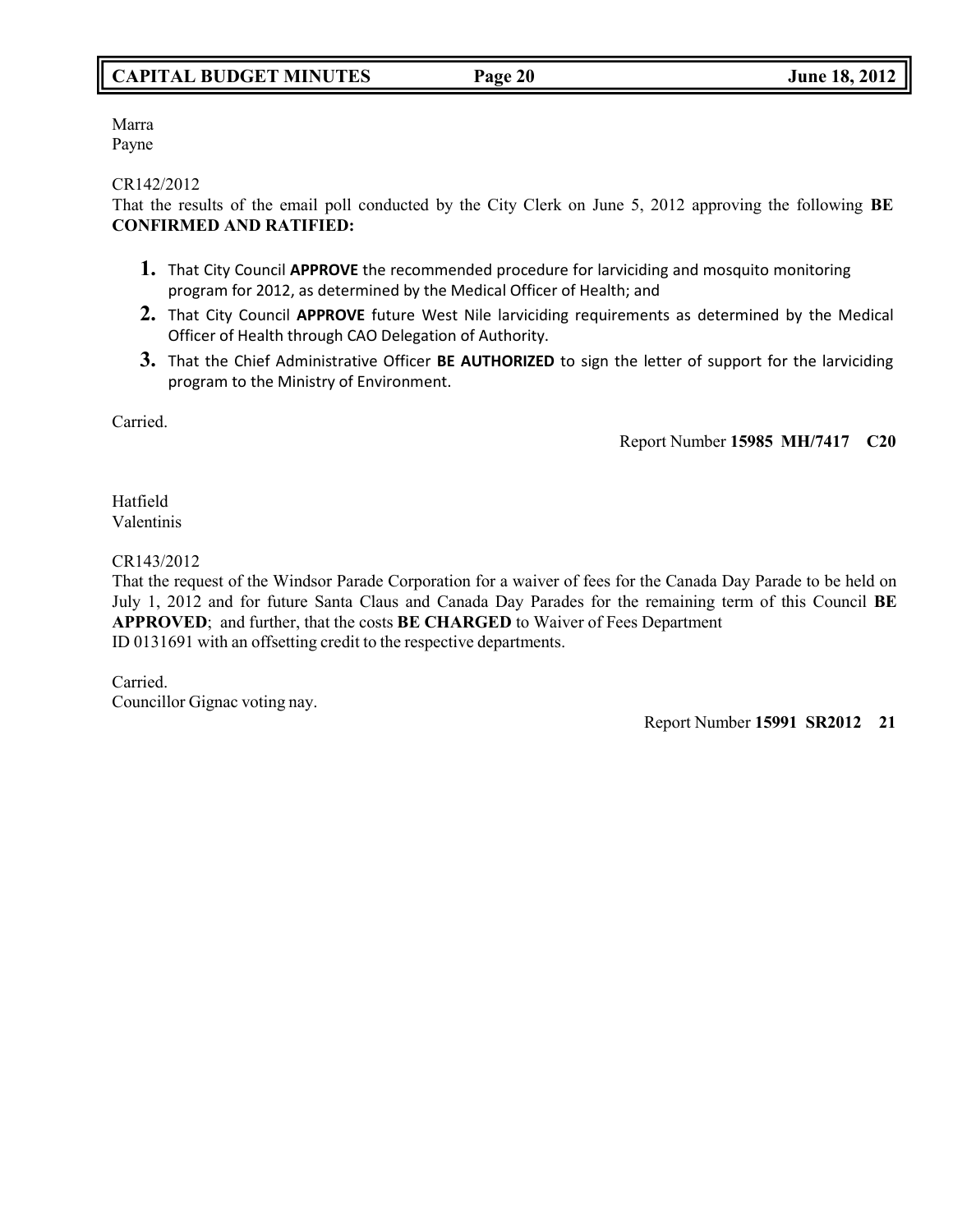**ADOPTED** by Council at its meeting held June 18, 2012 [**M274-2012**] SV/bm

# **SPECIAL MEETING OF COUNCIL – IN CAMERA June 18, 2012**

# **Meeting called to order at: 3:03 p.m.**

# **Members in Attendance:**

Mayor E. Francis Councillor D. Dilkens Councillor R. Jones Councillor A. Halberstadt Councillor F. Valentinis Councillor B. Marra (arrives at 3:25 p.m.) Councillor P. Hatfield Councillor J. Gignac Councillor A. Maghnieh (arrives at 3:08 p.m.) Councillor H. Payne Councillor E. Sleiman

# **Also in attendance:**

H. Reidel, Chief Administrative Officer

- M. Sonego, City Engineer and Corporate Leader Environmental Protection and Transportation
- G. Wilkki, City Solicitor and Corporate Leader Economic Development and Public Safety
- S. Vlachodimos, Deputy Clerk
- O. Colucci, Chief Financial Officer/City Treasurer and Corporate Leader Finance and Technology
- M. Nazarewich, Senior Legal Counsel (Item 4)
- M. Stamp, Property Supervisor (Items 5 and 6)
- C. Glassford, Legal Counsel (Item 5)
- P. Brode, Senior Legal Counsel (Item 1)
- J. Miceli, Executive Director of Parks and Facilities (Item 5)
- J. Guthrie, Deputy Treasurer Taxation and Financial Projects (Item 5)

# **Verbal Motion is presented by Councillor Sleiman, seconded by Councillor Gignac,**

**to move in Camera for discussion of the following item(s):**

| 10. | <b>Subject</b>               | $\mathbf{h}$ – Pursuant to Municipal Act, $\mathbf{h}$<br>as amended<br>2001. |
|-----|------------------------------|-------------------------------------------------------------------------------|
|     | 1. property matter $-$ claim | 239(2)(e)(f)                                                                  |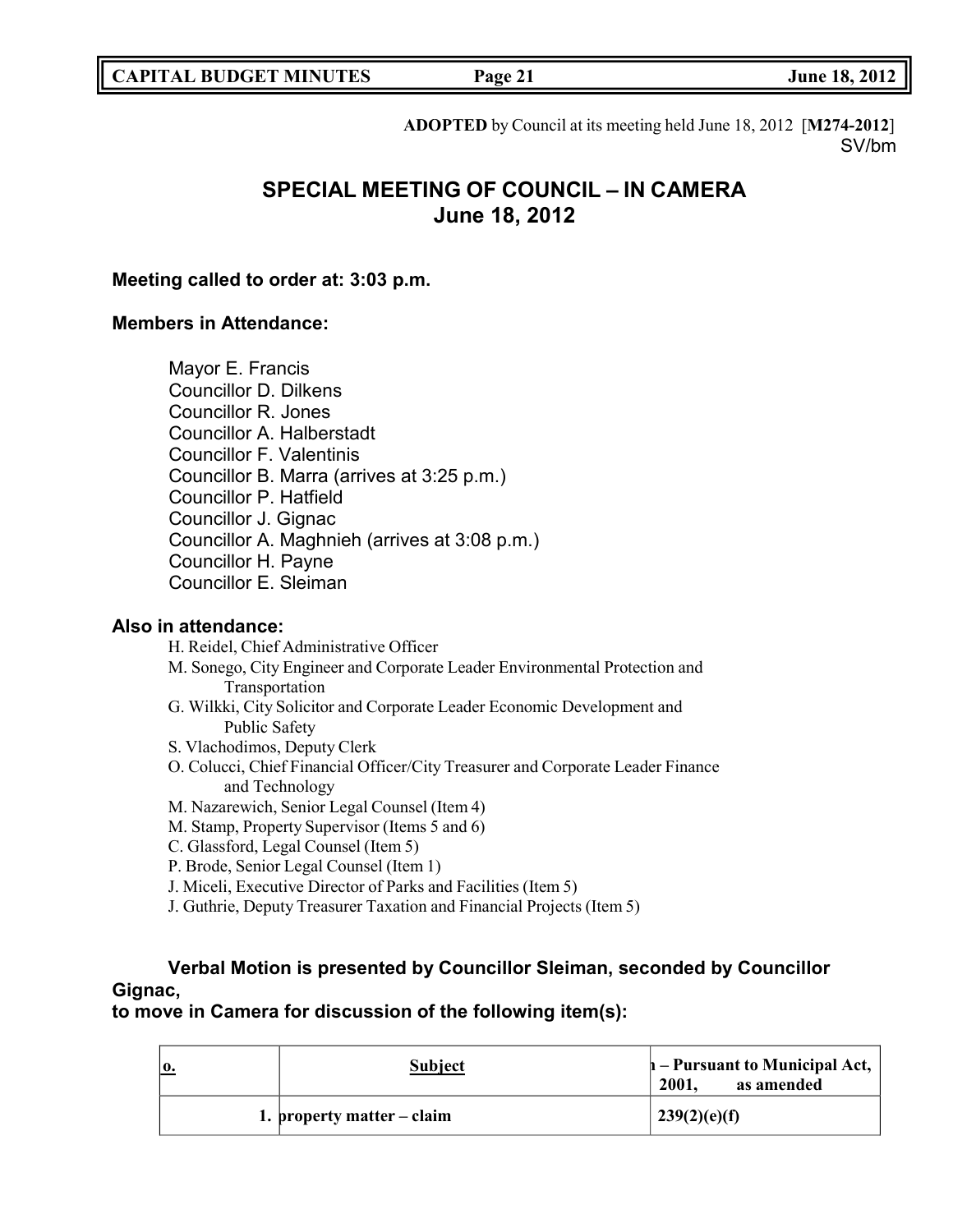|    | 2. $\{ty/legal matter - claim\}$                           | 239(2)(c)(e)       |
|----|------------------------------------------------------------|--------------------|
|    | 3. al matter – about identifiable individuals              | 239(2)(b)          |
|    | 4. matter – litigation                                     | 239(2)(e)(f)       |
|    | 5. $\frac{1}{2}$ ty matter – agreement                     | 239(2)(a)(c)(e)(f) |
|    | 6. $ ty $ sale of land                                     | 239(2)(c)          |
| 7. | $ $ ty matter – disposition of property – verbal<br>report | 239(2)(c)          |

# **Motion Carried.**

# **Declarations of Pecuniary Interest:**

None declared.

**Discussion on the items of business. (Items 1, 2, 3, 4, 5, 6 and 7)**

**Verbal Motion is presented by Councillor Marra, seconded by Councillor Sleiman, that Rule 3.3 (c) of the** *Procedure By-law, 98-2011,* **BE WAIVED to add the following Agenda item:**

**8. Border Update – update on Legal matters (Section 239(2)(a)(c)(e)(f),** *Municipal Act***)**

**Motion Carried.**

**Discussion on the item of business. (Item 8)**

**Verbal Motion is presented by Councillor Marra, seconded by Councillor Hatfield, to move back into public session.**

**Motion Carried.**

**Moved by Councillor Dilkens, seconded by Councillor Jones, THAT the Clerk BE DIRECTED to transmit the recommendation(s) contained in the report(s) discussed at the In-Camera Council Meeting held June 18, 2012 directly to Council for consideration at the next Regular Meeting.**

1. That the recommendation contained in the in-camera report from the City Engineer and Corporate Leader Environmental Protection and Transportation, City Solicitor and Corporate Leader Economic Development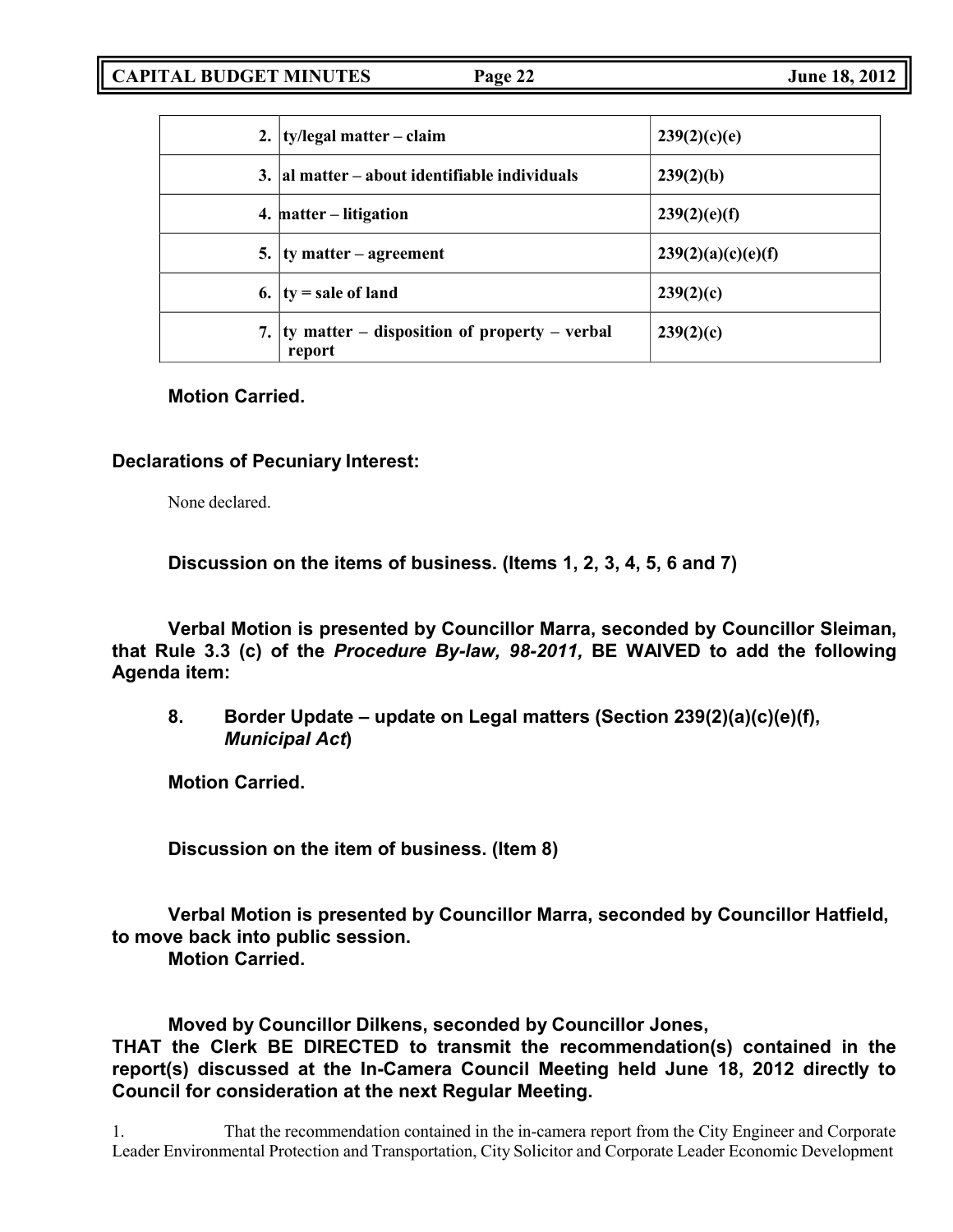# **CAPITAL BUDGET MINUTES Page 23 June 18, 2012**

and Public Safety and Chief Financial Officer/City Treasurer and Corporate Leader Finance and Technology respecting a legal/property matter - claim **BE APPROVED**.

2. That the recommendation contained in the in-camera report from the City Engineer and Corporate Leader Environmental Protection and Transportation, City Solicitor and Corporate Leader Economic Development and Public Safety and Chief Financial Officer/City Treasurer and Corporate Leader Finance and Technology respecting a property/legal matter - claim **BE APPROVED**.

3. That the recommendation contained in the in-camera report from the Senior Manager Pollution Control, Executive Director of Operations, City Engineer and Corporate Leader Environmental Protection and Transportation, Chief Financial Officer/City Treasurer and Corporate Leader Finance and Technology and City Solicitor and Corporate Leader Economic Development and Public Safety respecting a personal matter about identifiable individuals **BE APPROVED**.

# **Councillors Jones and Hatfield voting nay.**

4. That in-camera report from Senior Legal Counsel, City Solicitor and Corporate Leader Economic Development and Public Safety, City Engineer and Corporate Leader Environmental Protection and Transportation and Chief Financial Officer/City Treasurer and Corporate Leader Finance and Technology respecting a legal matter - litigation **BE REFERRED** to Administration and that they **PROCEED** in accordance with the verbal instructions of Council.

5. That the confidential report from the Property Supervisor, Legal Counsel, Deputy Treasurer, Taxation and Financial Projects Executive Director of Parks and Facilities, City Solicitor and Corporate Leader Economic Development and Public Safety and Chief Financial Officer/City Treasurer and Corporate Leader Finance and Technology respecting a property matter – agreement **BE RECEIVED** and further that Administration **BE AUTHORIZED** to proceed in accordance with the verbal direction of Council.

# **Councillors Halberstadt, Payne and Hatfield voting nay.**

6. That the recommendation contained in the in-camera report from the Property Supervisor, City Solicitor and Corporate Leader Economic Development and Public Safety, Executive Director of Parks and Facility Operations, City Engineer and Corporate Leader Environmental Protection and Transportation and Chief Financial Officer/City Treasurer and Corporate Leader Finance and Technology respecting a property – sale of land **BE APPROVED**.

7. That the confidential verbal report respecting a property matter – disposition of property **BE RECEIVED** and further that Administration **BE AUTHORIZED** to proceed in accordance with the verbal direction of Council.

8. That the verbal report from the Mayor regarding a border update – legal matters **BE RECEIVED**.

# **Motion Carried.**

**Moved by Councillor Dilkens, seconded by Councillor Jones, That the special meeting of council held June 18, 2012 BE ADJOURNED. (Time: 4:45 p.m.) Motion Carried.**